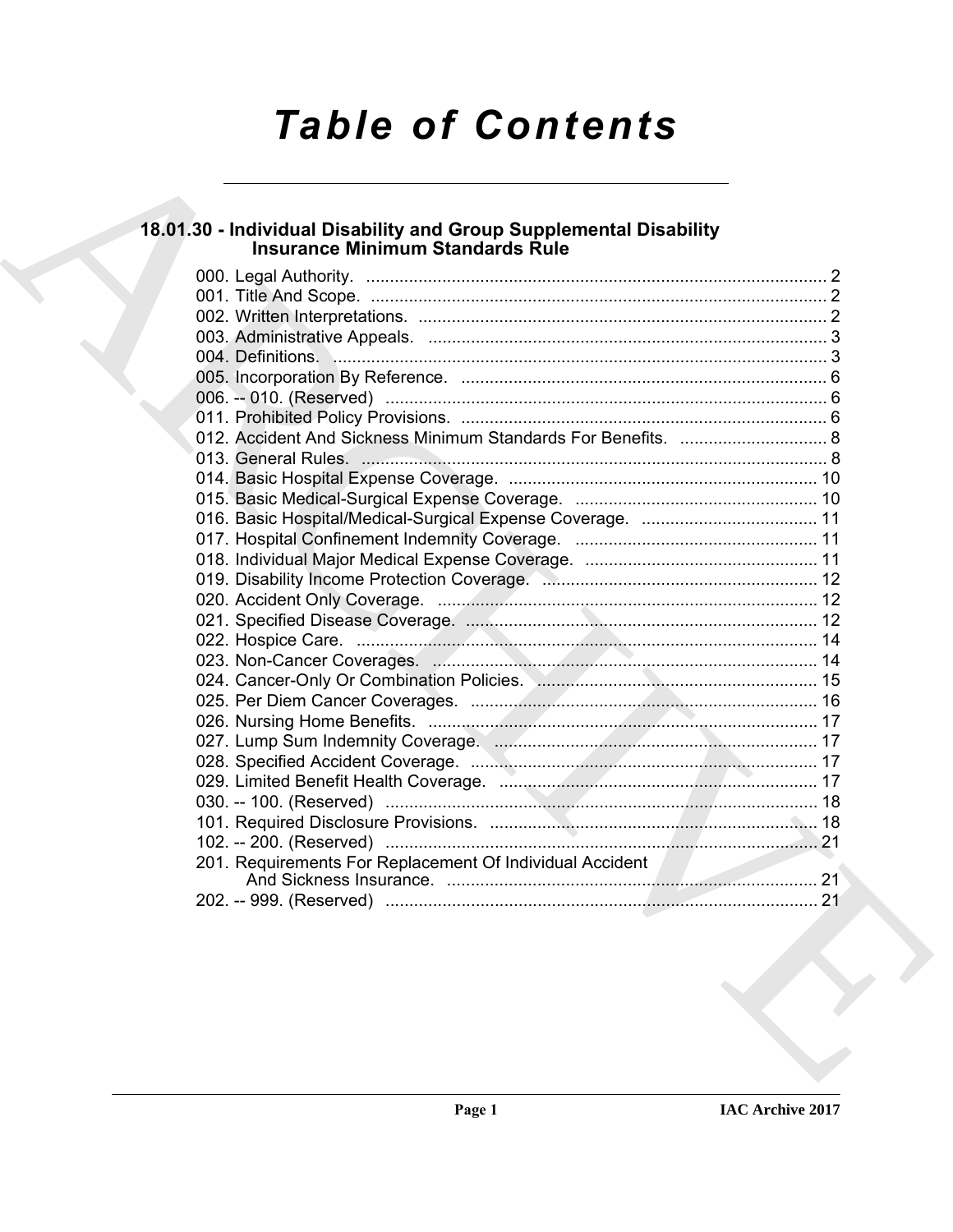#### **IDAPA 18 TITLE 01 CHAPTER 30**

#### <span id="page-1-0"></span>**18.01.30 - INDIVIDUAL DISABILITY AND GROUP SUPPLEMENTAL DISABILITY INSURANCE MINIMUM STANDARDS RULE**

#### <span id="page-1-1"></span>**000. LEGAL AUTHORITY.**

This rule is issued pursuant to the authority vested in the Director under Chapter 42, Title 41, Idaho Code, and Chapter 52, Title 67-5220(1), Idaho Code. Chapter 52, Title  $67-5220(1)$ , Idaho Code.

#### <span id="page-1-2"></span>**001. TITLE AND SCOPE.**

**01. Title**. This rule shall be cited in full as Idaho Department of Insurance Rules, IDAPA 18.01.30, ual Disability and Group Supplemental Disability Insurance Minimum Standards Rule." (3-30-01) "Individual Disability and Group Supplemental Disability Insurance Minimum Standards Rule."

**EXAMPHER 30**<br> **CHAPTER 30**<br> **CHAPTER 30**<br> **CHAPTER 30**<br> **CHAPTER 30**<br> **CHAPTER 30**<br> **CHAPTER 30**<br> **CHAPTER 30**<br> **CHAPTER 30**<br> **CHAPTER 30**<br> **CHAPTER 30**<br> **CHAPTER 30**<br> **CHAPTER 30**<br> **CHAPTER 30**<br> **CHAPTER 30**<br> **CHAPTER 3 Scope**. The purpose of this rule is to implement Chapter 42, Title 41, Idaho Code, and, to this extent not in conflict with federal law, to standardize and simplify the terms and coverages of individual disability insurance policies, and group supplemental health insurance consisting of group disability policies and certificates providing hospital confinement indemnity, accident only, specified disease, specified accident or limited benefit health coverage. This rule is also intended to facilitate public understanding and comparison of coverage, to eliminate provisions contained in individual accident and sickness insurance policies and group supplemental health insurance that may be misleading or confusing in connection with the purchase of the coverages or with the settlement of claims, and to provide for full disclosure in the marketing and sale of individual accident and sickness insurance policies and group supplemental health insurance. This rule is also intended to provide for disclosure in the sale of dental and vision plans. (3-30-01) dental and vision plans.

**03.** Application. This rule applies to all individual accident and sickness insurance policies and group supplemental health policies and certificates, including short-term plans, delivered or issued for delivery in this state<br>on and after the effective date of this rule that are not specifically exempted from the rule. (3-30 on and after the effective date of this rule that are not specifically exempted from the rule.

**a.** This rule shall apply to dental plans and vision plans only as specified.  $(3-30-01)$ 

**b.** This rule shall not apply to: (3-30-01)

i. Individual policies or contracts issued pursuant to a conversion privilege under a policy or contract of group or individual insurance when the group or individual policy or contract includes provisions that are inconsistent with the requirements of this rule. (3-30-01) inconsistent with the requirements of this rule.

ii. Policies issued to employees or members as additions to franchise plans in existence on the effective date of this rule. (3-30-01)

iii. Medicare supplement policies subject to Chapter 44, Title 41, Idaho Code, Medicare Supplement Insurance Minimum Standards, and IDAPA 18.01.54, "Rule to Implement the NAIC Medicare Supplement Insurance Minimum Standards Model Act." (3-30-01)

iv. Long-term care insurance policies subject to Chapter 46, Title 41, Idaho Code, Long Term Care<br>e, and IDAPA 18.01.60, "Long-Term Care Insurance Minimum Standards." (3-30-01) Insurance, and IDAPA 18.01.60, "Long-Term Care Insurance Minimum Standards."

Civilian Health and Medical Program of the Uniformed Services, Chapter 55, Title 10 of the United AMPUS) supplement insurance policies. (3-30-01) States Code, (CHAMPUS) supplement insurance policies.

**04. Other Rules Applicable**. The requirements contained in this rule shall be in addition to any other le rules previously adopted. (3-30-01) applicable rules previously adopted.

#### <span id="page-1-3"></span>**002. WRITTEN INTERPRETATIONS.**

In accordance with Section 67-5201, Idaho Code, this agency may have written statements that pertain to the interpretation of the rules of the chapter, or to the documentation of compliance with the rules of this chapter. These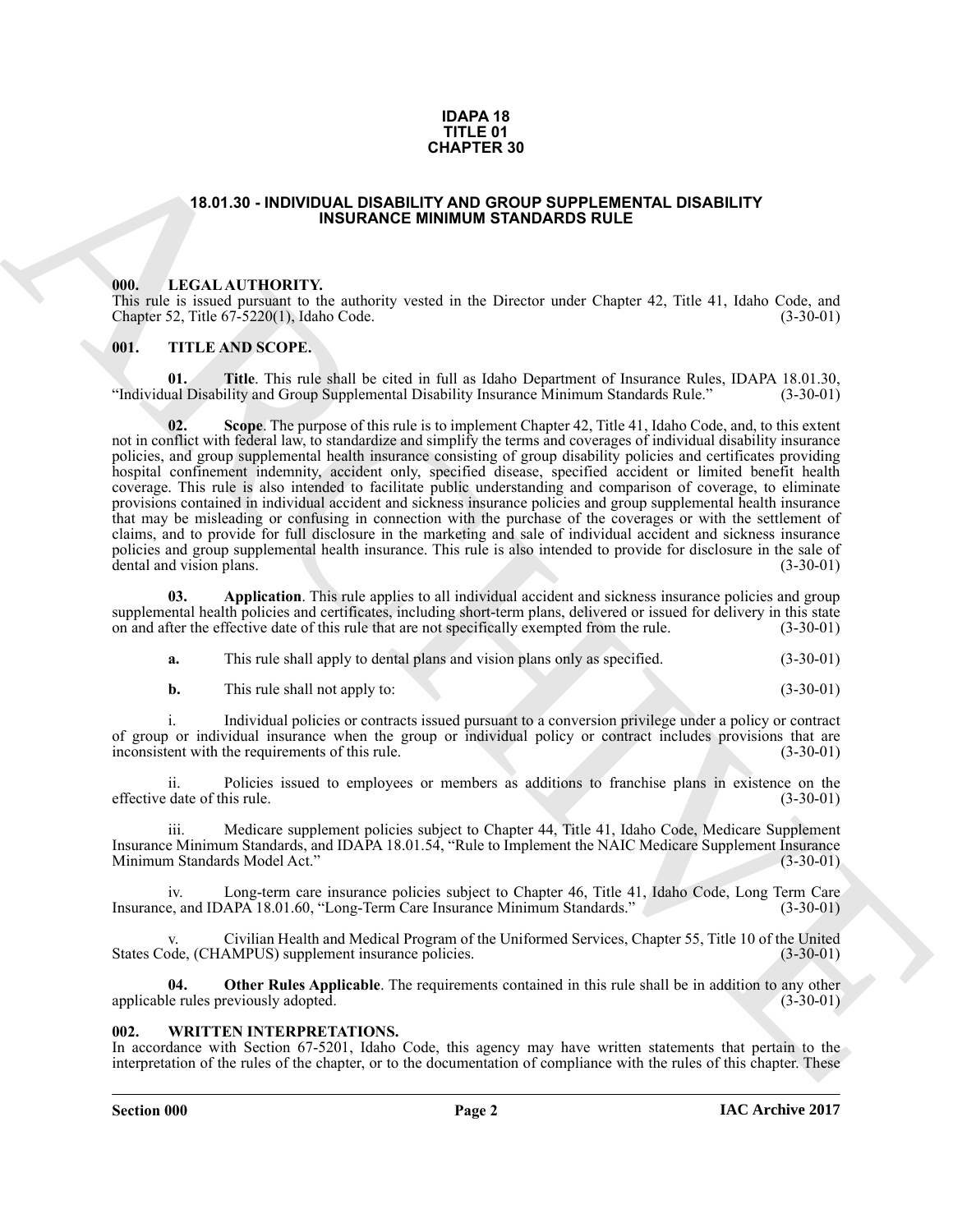#### <span id="page-2-0"></span>**003. ADMINISTRATIVE APPEALS.**

#### <span id="page-2-4"></span><span id="page-2-3"></span><span id="page-2-2"></span><span id="page-2-1"></span>**004. DEFINITIONS.**

|                              | <b>Department of Insurance</b>                                                                 | <b>Supplemental Disability Insurance Rules</b>                                                                                                                                                                                                                                                                                                           |                                                                                                      |
|------------------------------|------------------------------------------------------------------------------------------------|----------------------------------------------------------------------------------------------------------------------------------------------------------------------------------------------------------------------------------------------------------------------------------------------------------------------------------------------------------|------------------------------------------------------------------------------------------------------|
|                              | documents will be available for public inspection and copying at cost at this agency.          |                                                                                                                                                                                                                                                                                                                                                          | $(3-30-01)$                                                                                          |
| 003.                         | <b>ADMINISTRATIVE APPEALS.</b>                                                                 | All contested cases will be governed by the provisions of Chapter 2, Title 41, Idaho Code, Chapter 52, Title 67, Idaho<br>Code, and IDAPA 04.11.01, "Idaho Rules of Administrative Procedure of the Attorney General."                                                                                                                                   | $(3-30-01)$                                                                                          |
| 004.                         | DEFINITIONS.                                                                                   | Except as provided in this rule, an individual accident and sickness insurance policy or group supplemental health<br>insurance policy delivered or issued for delivery to any person in this state and to which this rule applies shall contain<br>definitions respecting the matters set forth below that comply with the requirements of Section 004. | $(3-30-01)$                                                                                          |
| 01.                          | visible wounds" or similar words of description or characterization.                           | Accident. "Accident," "accidental injury," and "accidental" shall be defined to employ "result"<br>language and shall not include words that establish an accidental means test or use words such as "external, violent,                                                                                                                                 | $(3-30-01)$                                                                                          |
| force.                       |                                                                                                | The definition shall not be more restrictive than the following: "injury" or "injuries" means<br>accidental bodily injury sustained by the insured person that is the direct cause of the condition for which benefits are<br>provided, independent of disease or bodily infirmity or any other cause, and that occurs while the insurance is in         | $(3-30-01)$                                                                                          |
| b.                           |                                                                                                | The definition may provide that injuries shall not include injuries for which:                                                                                                                                                                                                                                                                           | $(3-30-01)$                                                                                          |
| i.                           |                                                                                                | Benefits are provided under workers' compensation, employers' liability, or similar law; or                                                                                                                                                                                                                                                              | $(3-30-01)$                                                                                          |
| ii.                          | Under a motor vehicle no-fault plan, unless prohibited by law; or                              |                                                                                                                                                                                                                                                                                                                                                          | $(3-30-01)$                                                                                          |
| <i>iii.</i>                  | business, employment or occupation for wage or profit.                                         | Injuries occurring while the insured person is engaged in any activity pertaining to a trade,                                                                                                                                                                                                                                                            | $(3-30-01)$                                                                                          |
| 02.                          | nursing facility" shall be defined in relation to its status, facility and available services. | Convalescent Nursing Home. "Convalescent nursing home," "extended care facility," or "skilled                                                                                                                                                                                                                                                            | $(3-30-01)$                                                                                          |
| a.                           |                                                                                                | A definition of the home or facility shall not be more restrictive than one requiring that it:                                                                                                                                                                                                                                                           | $(3-30-01)$                                                                                          |
| i.                           | Be operated pursuant to law;                                                                   |                                                                                                                                                                                                                                                                                                                                                          | $(3-30-01)$                                                                                          |
| 11.                          | Medicare benefits, if so requested;                                                            | Be approved for payment of Medicare benefits or be qualified to receive approval for payment of                                                                                                                                                                                                                                                          | $(3-30-01)$                                                                                          |
| 111.                         | care under the supervision of a duly licensed physician;                                       | Be primarily engaged in providing, in addition to room and board accommodations, skilled nursing                                                                                                                                                                                                                                                         | $(3-30-01)$                                                                                          |
| iv.<br>registered nurse; and |                                                                                                | Provide continuous twenty-four (24) hours per day nursing service by or under the supervision of a                                                                                                                                                                                                                                                       | $(3-30-01)$                                                                                          |
| V.                           | Maintain a daily medical record of each patient.                                               |                                                                                                                                                                                                                                                                                                                                                          | $(3-30-01)$                                                                                          |
| b.                           |                                                                                                | The definition of the home or facility may provide that the term shall not be inclusive of: $(3-30-01)$                                                                                                                                                                                                                                                  |                                                                                                      |
| $\mathbf{i}$ .               | A home, facility or part of a home or facility used primarily for rest;                        |                                                                                                                                                                                                                                                                                                                                                          | $(3-30-01)$                                                                                          |
| ii.                          |                                                                                                | A home or facility for the aged or for the care of drug addicts or alcoholics; or                                                                                                                                                                                                                                                                        | $(3-30-01)$                                                                                          |
|                              |                                                                                                |                                                                                                                                                                                                                                                                                                                                                          | A home or facility primarily used for the care and treatment of mental diseases or disorders, or for |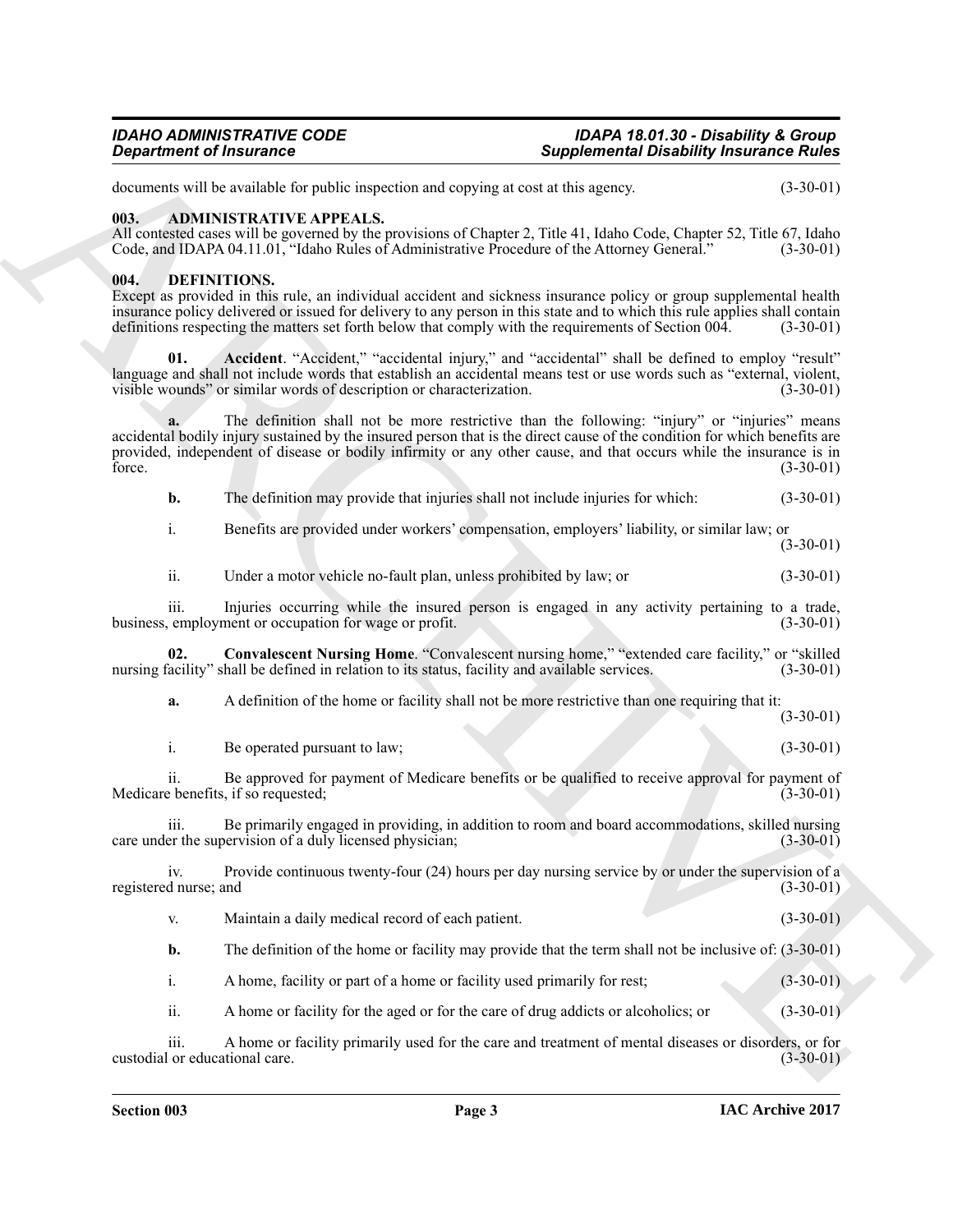<span id="page-3-0"></span>**03. Hospital**. May be defined in relation to its status, facilities and available services or to reflect its tion by the Joint Commission on Accreditation of Healthcare Organizations. (3-30-01) accreditation by the Joint Commission on Accreditation of Healthcare Organizations.

**a.** The definition of the term "hospital" shall not be more restrictive than one requiring that the hospital: (3-30-01)

i. Be an institution licensed to operate as a hospital pursuant to law; (3-30-01)

ii. Be primarily and continuously engaged in providing or operating, either on its premises or in facilities available to the hospital on a prearranged basis and under the supervision of a staff of licensed physicians, medical, diagnostic and major surgical facilities for the medical care and treatment of sick or injured persons on an in-patient basis for which a charge is made: and in-patient basis for which a charge is made; and

iii. Provide twenty-four (24) hour nursing service by or under the supervision of registered nurses.

(3-30-01)

**b.** The definition of the term "hospital" may state that the term shall not be inclusive of the following, unless the facility otherwise meets the qualifications set forth at Subsection 004.03.a. of this rule: (3-30-01)

| Convalescent homes or, convalescent, rest, or nursing facilities; |  | $(3-30-01)$ |
|-------------------------------------------------------------------|--|-------------|
|                                                                   |  |             |

ii. Facilities affording primarily custodial, educational, or rehabilitory care; (3-30-01)

iii. Facilities for the aged, drug addicts, or alcoholics; or (3-30-01)

iv. A military or veterans' hospital, a soldiers' home or a hospital contracted for or operated by any national government or government agency for the treatment of members or ex-members of the armed forces, except for services rendered on an emergency basis where a legal liability for the patient exists for charges made to the individual for the services. (3-30-01) individual for the services.

<span id="page-3-1"></span>**04.** Medicare. Means The Health Insurance for the Aged Act, Title XVIII of the Social Security lents of 1965 as then constituted or later amended. (3-30-01) Amendments of 1965 as then constituted or later amended.

<span id="page-3-3"></span><span id="page-3-2"></span>**05. Mental or Nervous Disorders**. Shall not be defined more restrictively than a definition including psychoneurosis, psychosis, or mental or emotional disease or disorder of any kind. (3-30-01) neurosis, psychoneurosis, psychosis, or mental or emotional disease or disorder of any kind.

**Sophimese of Francesco Construction** Supplimese in Depletion in the same and constructed Poisson in the same and the same and the same and the same and the same and the same and the same and the same and the same and the **06. Nurse**. May be defined so that the description of nurse is restricted to a type of nurse, such as registered nurse, a licensed practical nurse, or a licensed vocational nurse. If the words "nurse," "trained nurse" or "registered nurse" are used without specific instruction, then the use of these terms requires the insurer to recognize the services of any individual who qualifies under the terminology in accordance with the applicable statutes or administrative rules of the licensing or registry board of the state of Idaho. (3-30-01) administrative rules of the licensing or registry board of the state of Idaho.

<span id="page-3-4"></span>**07. One Period of Confinement**. Means consecutive days of in-hospital service received as an inpatient, or successive confinements when discharge from and readmission to the hospital occurs within a period of time not more than ninety (90) days or three times the maximum number of days of in-hospital coverage provided by<br>the policy to a maximum of one hundred eighty (180) days. (3-30-01) the policy to a maximum of one hundred eighty  $(180)$  days.

<span id="page-3-5"></span>**08. Partial Disability**. Shall be defined in relation to the individual's inability to perform one or more but not all of the "major," "important" or "essential" duties of employment or occupation, or may be related to a percentage of time worked or to a specified number of hours or to compensation. (3-30-01) percentage of time worked or to a specified number of hours or to compensation.

<span id="page-3-6"></span>**09. Physician**. May be defined by including words such as "qualified physician" or "licensed physician." The use of these terms requires an insurer to recognize and to accept, to the extent of its obligation under the contract, all providers of medical care and treatment when the services are within the scope of the provider's licensed authority and are provided pursuant to applicable laws. (3-30-01) licensed authority and are provided pursuant to applicable laws.

**Section 004 Page 4**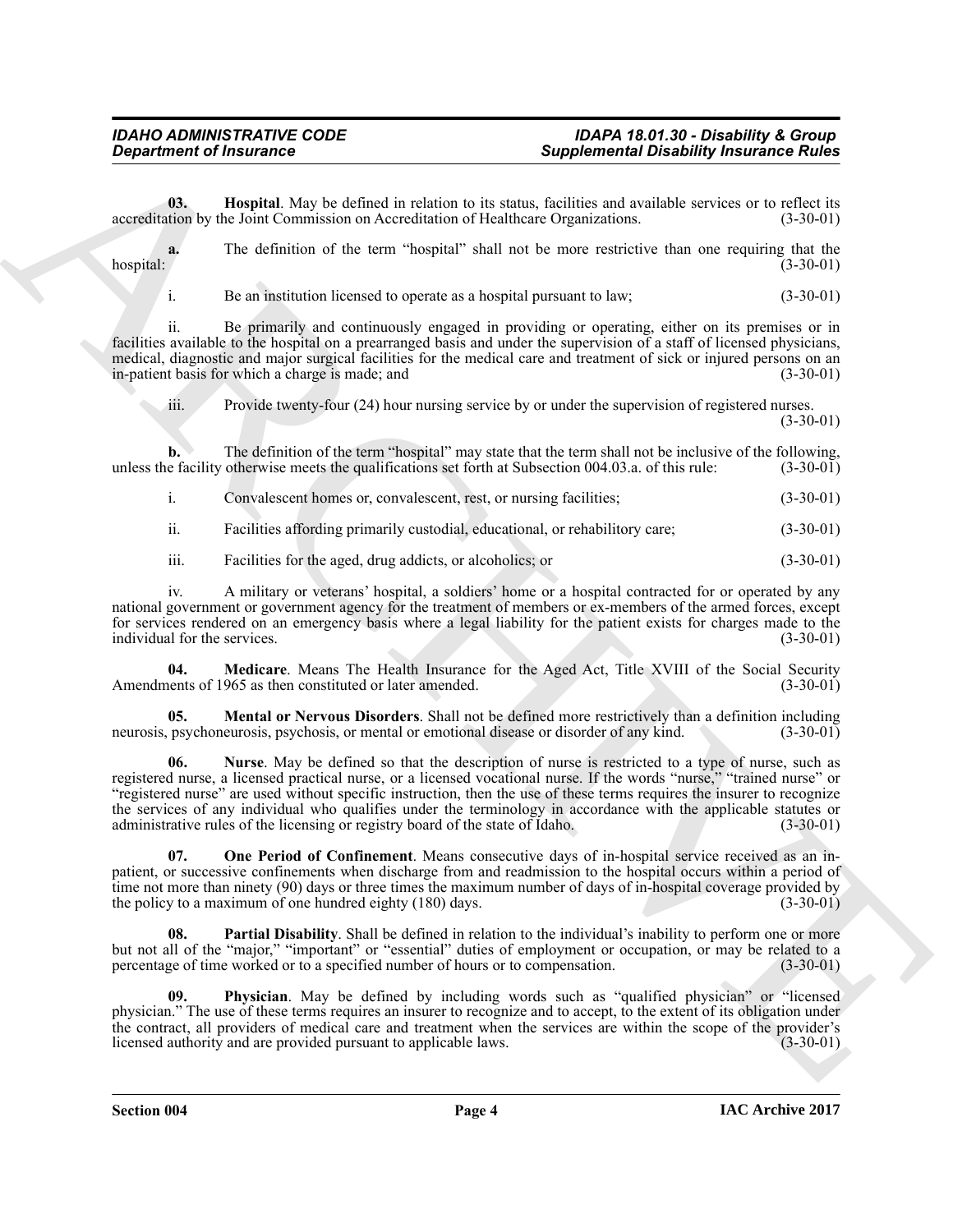<span id="page-4-0"></span>**10. Preexisting Condition**. Shall not be defined more restrictively than the following: (3-30-01)

**a.** A health benefit plan shall not deny, exclude or limit benefits for a covered individual for covered expenses incurred more than twelve (12) months following the effective date of the individual's coverage due to a preexisting condition. A health benefit plan shall not define a preexisting condition more restrictively than: (3-30-01)

i. A condition that would have caused an ordinarily prudent person to seek medical advice, diagnosis, care or treatment during the six (6) months immediately preceding the effective date of coverage; (3-30-01)

ii. A condition for which medical advice, diagnosis, care or treatment was recommended or received at est (6) months immediately preceding the effective date of coverage; or (3-30-01) during the six (6) months immediately preceding the effective date of coverage; or

iii. A pregnancy existing on the effective date of coverage. (3-30-01)

**b.** A health benefit plan shall waive any time period applicable to a preexisting condition exclusion or limitation period with respect to particular services for the period of time an individual was previously covered by qualifying previous coverage to the extent such previous coverage provided benefits with respect to such services, provided that the qualifying previous coverage was continuous to a date not more than sixty-three (63) days prior to the effective date of the new coverage. (3-30-01)

<span id="page-4-1"></span>**c.** An individual carrier shall not modify a health benefit plan with respect to an individual or dependent through riders, endorsements, or otherwise, to restrict or exclude coverage for certain diseases or medical conditions otherwise covered by the health benefit plan. (3-30-01) conditions otherwise covered by the health benefit plan.

**Expansion of Francesco Constitution**. Said as the defined note that constitute the main of the same of the same of the same of the same of the same of the same of the same of the same of the same of the same of the same **11. Residual Disability**. Shall be defined in relation to the individual's reduction in earnings and may be related either to the inability to perform some part of the "major," "important," or "essential duties" of employment or occupation, or to the inability to perform all usual business duties for as long as is usually required. A policy that provides for residual disability benefits may require a qualification period, during which the insured must be continuously totally disabled before residual disability benefits are payable. The qualification period for residual benefits may be longer than the elimination period for total disability. In lieu of the term "residual disability," the insurer may use "proportionate disability" or other term of similar import that in the opinion of the Director adequately and fairly describes the benefit. (3-30-01) adequately and fairly describes the benefit.

<span id="page-4-2"></span>**12. Sickness or Illness**. Shall not be defined to be more restrictive than the following: "Sickness (or Illness) means sickness or disease of an insured person that first manifests itself after the effective date of insurance and while the insurance is in force. The definition may be further modified to exclude sickness or disease for which benefits are provided under a worker's compensation, occupational disease, employers' liability or similar law."

(3-30-01)

#### <span id="page-4-3"></span>**13. Total Disability**. Shall be defined in accordance with the following limitations: (3-30-01)

**a.** A general definition of total disability shall not be more restrictive than one requiring that the individual who is totally disabled not be engaged in any employment or occupation for which he or she is or becomes qualified by reason of education, training or experience, and is not in fact engaged in any employment or occupation<br>(3-30-01) for wage or profit.

**b.** Total disability may be defined in relation to the inability of the person to perform duties but may not be based solely upon an individual's inability to: (3-30-01)

i. Perform "any occupation whatsoever," "any occupational duty," or "any and every duty of his on"; or  $(3-30-01)$ occupation"; or

ii. Engage in a training or rehabilitation program. (3-30-01)

**c.** An insurer may require the complete inability of the person to perform all of the substantial and material duties of his or her regular occupation or words of similar import. An insurer may require care by a physician other than the insured or a member of the insured's immediate family. (3-30-01) other than the insured or a member of the insured's immediate family.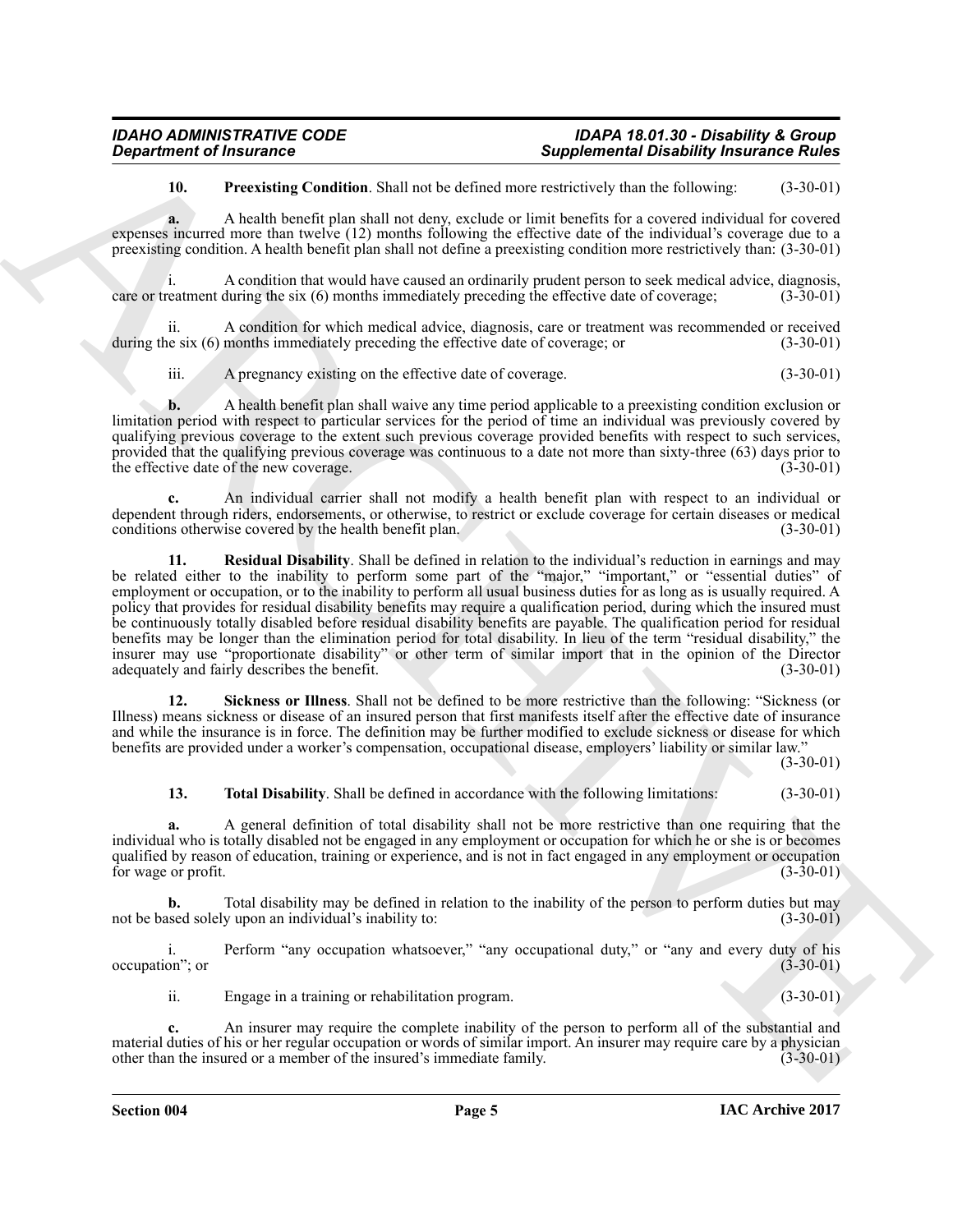#### <span id="page-5-0"></span>**005. INCORPORATION BY REFERENCE.**

|               |                                | <b>Department of Insurance</b>                                                                                                                                                                                                                                                                                                           | <b>Supplemental Disability Insurance Rules</b> |             |
|---------------|--------------------------------|------------------------------------------------------------------------------------------------------------------------------------------------------------------------------------------------------------------------------------------------------------------------------------------------------------------------------------------|------------------------------------------------|-------------|
| 005.          |                                | <b>INCORPORATION BY REFERENCE.</b>                                                                                                                                                                                                                                                                                                       |                                                |             |
|               | 01.                            | Copies. Copies of these documents may be obtained from the Idaho Department of Insurance, 700<br>W. State Street, 3rd Floor, PO Box 83720, Boise, Idaho 83702-0043, or from the Internet website at www.<br>doi.state.id.us under the "Consumer Assistance" link.                                                                        |                                                | $(3-30-01)$ |
|               | 02.                            | Documents Incorporated by Reference. The following sections of the April 1999 version of the<br>NAIC Model Regulation to Implement the Accident and Sickness Insurance Minimum Standards Act are<br>incorporated by reference into these rules:                                                                                          |                                                | $(3-30-01)$ |
|               | a.                             | Basic Hospital Expense Coverage.                                                                                                                                                                                                                                                                                                         |                                                | $(3-30-01)$ |
|               | $\mathbf{b}$ .                 | Basic Medical-Surgical Expense Coverage.                                                                                                                                                                                                                                                                                                 |                                                | $(3-30-01)$ |
|               | c.                             | Basic Hospital/Medical-surgical Expense Coverage.                                                                                                                                                                                                                                                                                        |                                                | $(3-30-01)$ |
|               | d.                             | Hospital Confinement Indemnity Coverage.                                                                                                                                                                                                                                                                                                 |                                                | $(3-30-01)$ |
|               | e.                             | Individual Major Medical Expense Coverage.                                                                                                                                                                                                                                                                                               |                                                | $(3-30-01)$ |
|               | f.                             | Disability Income Protection Coverage.                                                                                                                                                                                                                                                                                                   |                                                | $(3-30-01)$ |
|               | g.                             | Accident Only Coverage.                                                                                                                                                                                                                                                                                                                  |                                                | $(3-30-01)$ |
|               | h.                             | Specified Disease Or Specified Accident Coverage.                                                                                                                                                                                                                                                                                        |                                                | $(3-30-01)$ |
|               | i.                             | Limited Benefit Health Coverage.                                                                                                                                                                                                                                                                                                         |                                                | $(3-30-01)$ |
|               | j.                             | Dental Plans.                                                                                                                                                                                                                                                                                                                            |                                                | $(3-30-01)$ |
|               | k.                             | Vision Plans.                                                                                                                                                                                                                                                                                                                            |                                                | $(3-30-01)$ |
|               | 1.                             | Notice To Applicant Regarding Replacement Of Accident And Sickness Insurance (direct sales).                                                                                                                                                                                                                                             |                                                | $(3-30-01)$ |
| sales).       | m.                             | Notice To Applicant Regarding Placement Of Accident And Sickness Insurance (other than direct                                                                                                                                                                                                                                            |                                                | $(3-30-01)$ |
| $006. - 010.$ |                                | (RESERVED)                                                                                                                                                                                                                                                                                                                               |                                                |             |
| 011.          |                                | <b>PROHIBITED POLICY PROVISIONS.</b>                                                                                                                                                                                                                                                                                                     |                                                |             |
|               | 01.<br>waiting periods.        | Probationary or Waiting Period. Except as provided in Subsection 004.10 pertaining to the<br>definition of a preexisting condition, a policy shall not contain provisions establishing a probationary or waiting<br>period during which no coverage is provided under the policy. Accident policies shall not contain probationary or    |                                                | $(3-30-01)$ |
|               | 02.                            | Additional Coverage as Dividend. A policy or rider for additional coverage may not be issued as<br>a dividend unless an equivalent cash payment is offered as an alternative to the dividend policy or rider. A dividend<br>policy or rider for additional coverage shall not be issued for an initial term of less than six (6) months. |                                                | $(3-30-01)$ |
|               | a.<br>the renewal is optional. | The initial renewal subsequent to the issuance of a policy or rider as a dividend shall clearly<br>disclose that the policyholder is renewing the coverage that was provided as a dividend for the previous term and that                                                                                                                |                                                | $(3-30-01)$ |
|               |                                |                                                                                                                                                                                                                                                                                                                                          |                                                |             |

#### <span id="page-5-1"></span>**006. -- 010. (RESERVED)**

#### <span id="page-5-6"></span><span id="page-5-5"></span><span id="page-5-4"></span><span id="page-5-3"></span><span id="page-5-2"></span>**011. PROHIBITED POLICY PROVISIONS.**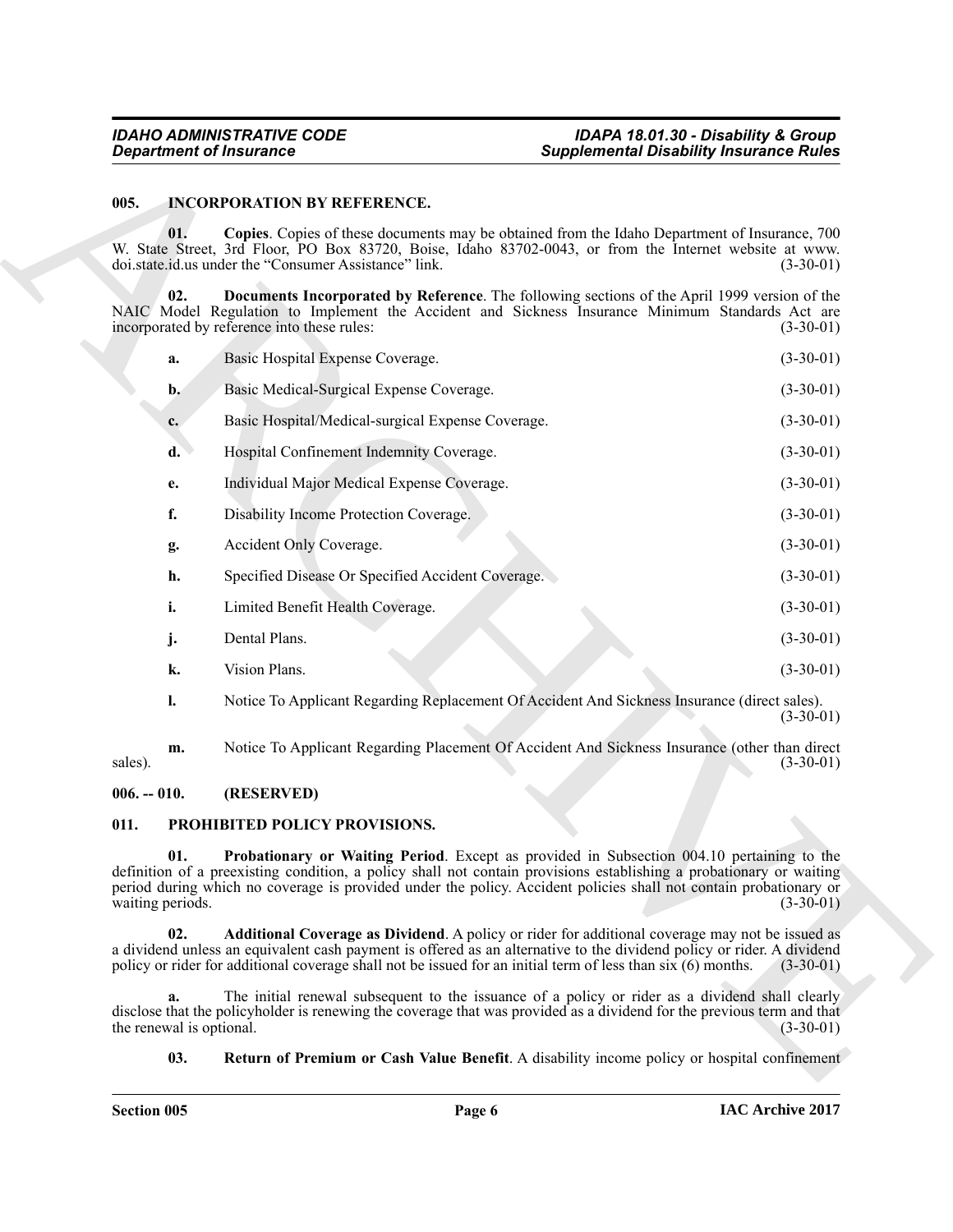**Experimental control in the state of the state of the state of the state of the state of the state of the state of the state of the state of the state of the state of the state of the state of the state of the state of t** indemnity policy may contain a "return of premium" or "cash value benefit" so long as the return of premium or cash value benefit is not reduced by an amount greater than the aggregate of claims paid under the policy, and the insurer demonstrates that the reserve basis for the policies is adequate. No other policy subject to this rule shall provide a return of premium or cash value benefit, except return of unearned premium upon termination or suspension of coverage, retroactive waiver of premium paid during disability, payment of dividends on participating policies, or experience rating refunds. (3-30-01) (3-30-01)

<span id="page-6-1"></span>**04. Federally Operated Hospital**. Policies providing hospital confinement indemnity coverage shall not contain provisions excluding coverage because of confinement in a hospital operated by the federal government. (3-30-01)

**05. Exclusions**. A policy shall not limit or exclude coverage by type of illness, accident, treatment or condition. except as follows:  $(3-30-01)$ medical condition, except as follows:

<span id="page-6-0"></span>

| Preexisting conditions or diseases, except for congenital anomalies of a covered dependent child; |  |             |
|---------------------------------------------------------------------------------------------------|--|-------------|
|                                                                                                   |  | $(3-30-01)$ |

| $\mathbf{b}$ . | Mental or emotional disorders, alcoholism and drug addiction; | $(3-30-01)$ |
|----------------|---------------------------------------------------------------|-------------|
|                | Pregnancy, except for complications of pregnancy;             | $(3-30-01)$ |

**d.** Illness, treatment or medical condition arising out of: (3-30-01)

i. War or act of war (whether declared or undeclared); participation in a felony, riot or insurrections; service in the armed forces or units auxiliary to it; (3-30-01)

| $\cdot\cdot$ | Suicide (sane or insane), attempted suicide or intentionally self-inflicted injury; | $(3-30-01)$ |
|--------------|-------------------------------------------------------------------------------------|-------------|
| iii.         | Aviation:                                                                           | $(3-30-01)$ |

- iv. With respect to short-term nonrenewable policies, interscholastic sports; and (3-30-01)
- v. With respect to disability income protection policies, incarceration. (3-30-01)

**e.** Cosmetic surgery, except that "cosmetic surgery" shall not include reconstructive surgery when the service is incidental to or follows surgery resulting from trauma, infection or other diseases of the involved part, and reconstructive surgery because of congenital disease or anomaly of a covered dependent child: (3-30-0 reconstructive surgery because of congenital disease or anomaly of a covered dependent child;

**f.** Foot care in connection with corns, calluses, flat feet, fallen arches, weak feet, chronic foot strain or natio complaints of the feet: (3-30-01) symptomatic complaints of the feet;

**g.** Care in connection with the detection and correction by manual or mechanical means of structural imbalance, distortion, or subluxation in the human body for purposes of removing nerve interference and the effects of it, where the interference is the result of or related to distortion, misalignment or subluxation of, or in the vertebral column; (3-30-01)  $\sim$  (3-30-01) (3-30-01)

**h.** Benefits provided under Medicare or other governmental program (except Medicaid), a state or federal worker's compensation law, employers liability or occupational disease law, or motor vehicle no-fault law; services performed by a member of the covered person's immediate family; and services for which no charge is normally made in the absence of insurance; normally made in the absence of insurance;

| <b>i.</b> | Dental care or treatment;                                                            | $(3-30-01)$ |
|-----------|--------------------------------------------------------------------------------------|-------------|
| <b>1.</b> | Eye glasses, hearing aids, and examination for the prescription, or fitting of them; | $(3-30-01)$ |
| k.        | Rest cures, custodial care, transportation, and routine physical examinations; and   | $(3-30-01)$ |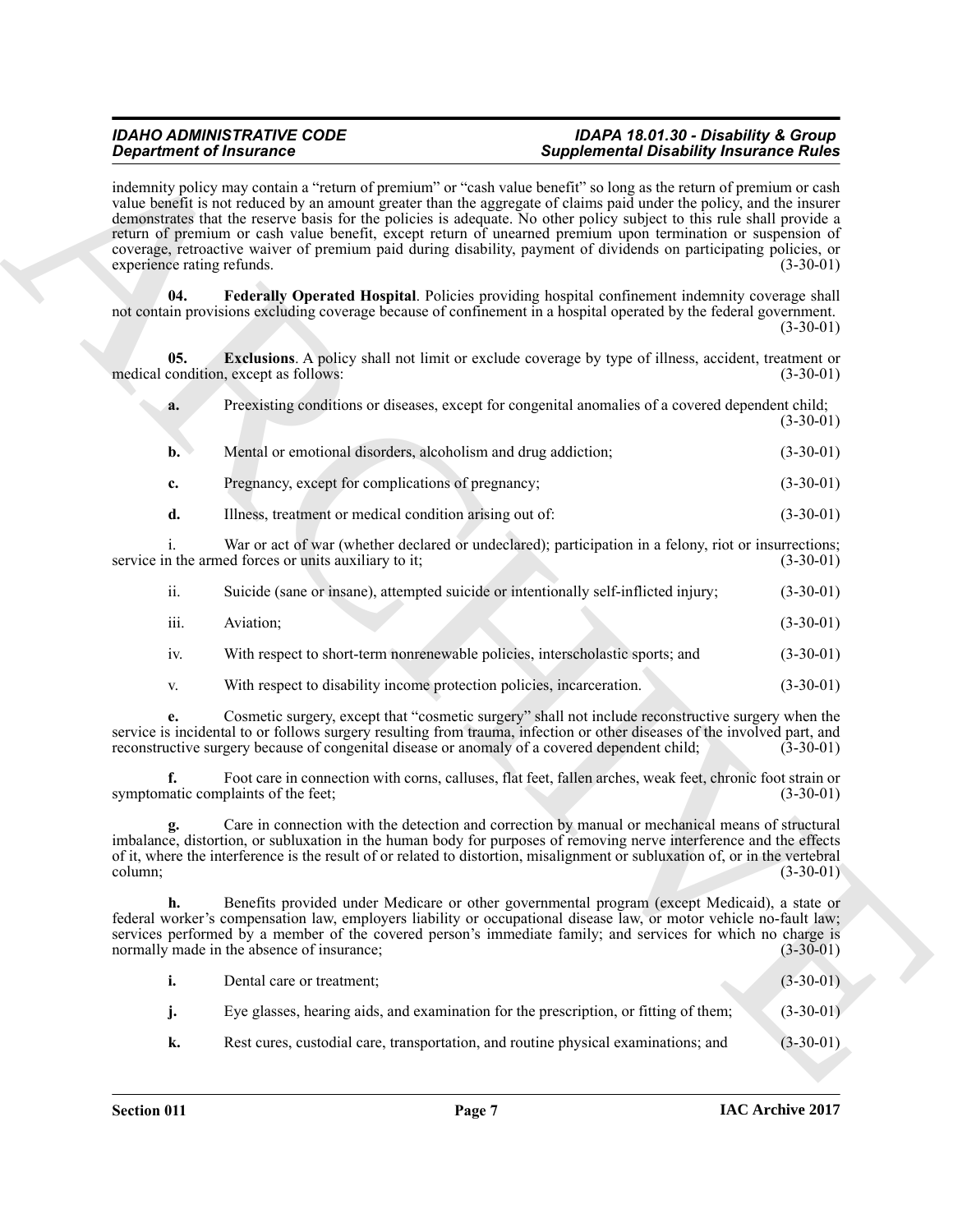<span id="page-7-6"></span>**l.** Territorial limitations. (3-30-01)

**06. Authority of Director to Disapprove**. Policy provisions precluded in Section 011 shall not be construed as a limitation on the authority of the Director to disapprove other policy provisions in accordance with Chapters 21, 22 and 42 of Title 41 of the Idaho Code, or that in the opinion of the Director are unjust, unfair or unfairly discriminatory to the policyholder, beneficiary or a person insured under the policy. (3-30-01)

#### **ACCIDENT AND SICKNESS MINIMUM STANDARDS FOR BENEFITS (Sections 012 through 029)**

#### <span id="page-7-2"></span><span id="page-7-0"></span>**012. ACCIDENT AND SICKNESS MINIMUM STANDARDS FOR BENEFITS.**

**Expansion of Instantines Complemental Disability functions of the same of the same of the same of the same of the same of the same of the same of the same of the same of the same of the same of the same of the same of th** The following minimum standards for benefits are prescribed for the categories of coverage noted in the following subsections. An individual accident and sickness insurance policy or group supplemental health insurance policy shall not be delivered or issued for delivery in this state unless it meets the required minimum standards for the specified categories or the Director finds that the policies or contracts are allowable as limited benefit health insurance and the outline of coverage complies with the model outline of coverage established by the National Association of Insurance Commissioners ("NAIC") and accessible by the Internet at www.doi.state.id.us, under the "Consumer Assistance" link, for each category of coverage noted in Sections 013 through 029. Section 012 shall not preclude the issuance of any policy or contract combining two (2) or more categories set forth in Section 41-4204(1) and 41-4204(2), Idaho Code. Limitations on coinsurance percentages set forth in this rule do not apply to out-of-<br>network benefits offered as part of a managed care plan. (3-30-01) network benefits offered as part of a managed care plan.

#### <span id="page-7-3"></span><span id="page-7-1"></span>**013. GENERAL RULES.**

<span id="page-7-5"></span>**01. Termination of Coverage of Spouse Limitations**. A "noncancellable," "guaranteed renewable," or "noncancellable and guaranteed renewable" individual accident and sickness policy shall not provide for termination of coverage of the spouse solely because of the occurrence of an event specified for termination of coverage of the insured, other than nonpayment of premium. In addition, the policy shall provide that in the event of the insured's death, the spouse of the insured, if covered under the policy, shall become the insured. ( the insured's death, the spouse of the insured, if covered under the policy, shall become the insured.

**a.** The terms "noncancellable," "guaranteed renewable," or "noncancellable and guaranteed renewable" shall not be used without further explanatory language in accordance with the disclosure requirements of Section 101 of this rule. (3-30-01)

**b.** The terms "noncancellable" or "noncancellable and guaranteed renewable" may be used only in an individual accident and sickness policy that the insured has the right to continue in force by the timely payment of premiums set forth in the policy until the age of sixty-five (65) or until eligibility for Medicare, during which period the insurer has no right to make unilaterally any change in any provision of the policy while the policy is in force.

 $(3-30-01)$ 

**c.** An individual accident and sickness or individual accident-only policy that provides for periodic payments, weekly or monthly, for a specified period during the continuance of disability resulting from accident or sickness may provide that the insured has the right to continue the policy only to age sixty  $(60)$  if, at age sixty  $(60)$ , the insured has the right to continue the policy in force at least to age sixty-five  $(65)$  while actively and regularly employed.  $(3-30-01)$ employed. (3-30-01)

**d.** Except as provided in Section 013 of this rule, (the term "guaranteed renewable" may be used only in a policy that the insured has the right to continue in force by the timely payment of premiums until the age of sixtyfive (65) or until eligibility for Medicare and to the extent not in conflict with Health Insurance Portability and Accountability Act, HIPAA), during which period the insurer has no right to make unilaterally any change in any provision of the policy while the policy is in force, except where the insurer is able to show good cause for changing the policy provisions and obtains prior written approval from the Director. The insurer may make changes in premium rates by classes. premium rates by classes.

<span id="page-7-4"></span>**02. Age and Durational Requirements**. In an individual accident and sickness policy covering both husband and wife, the age of the younger spouse shall be used as the basis for meeting the age and durational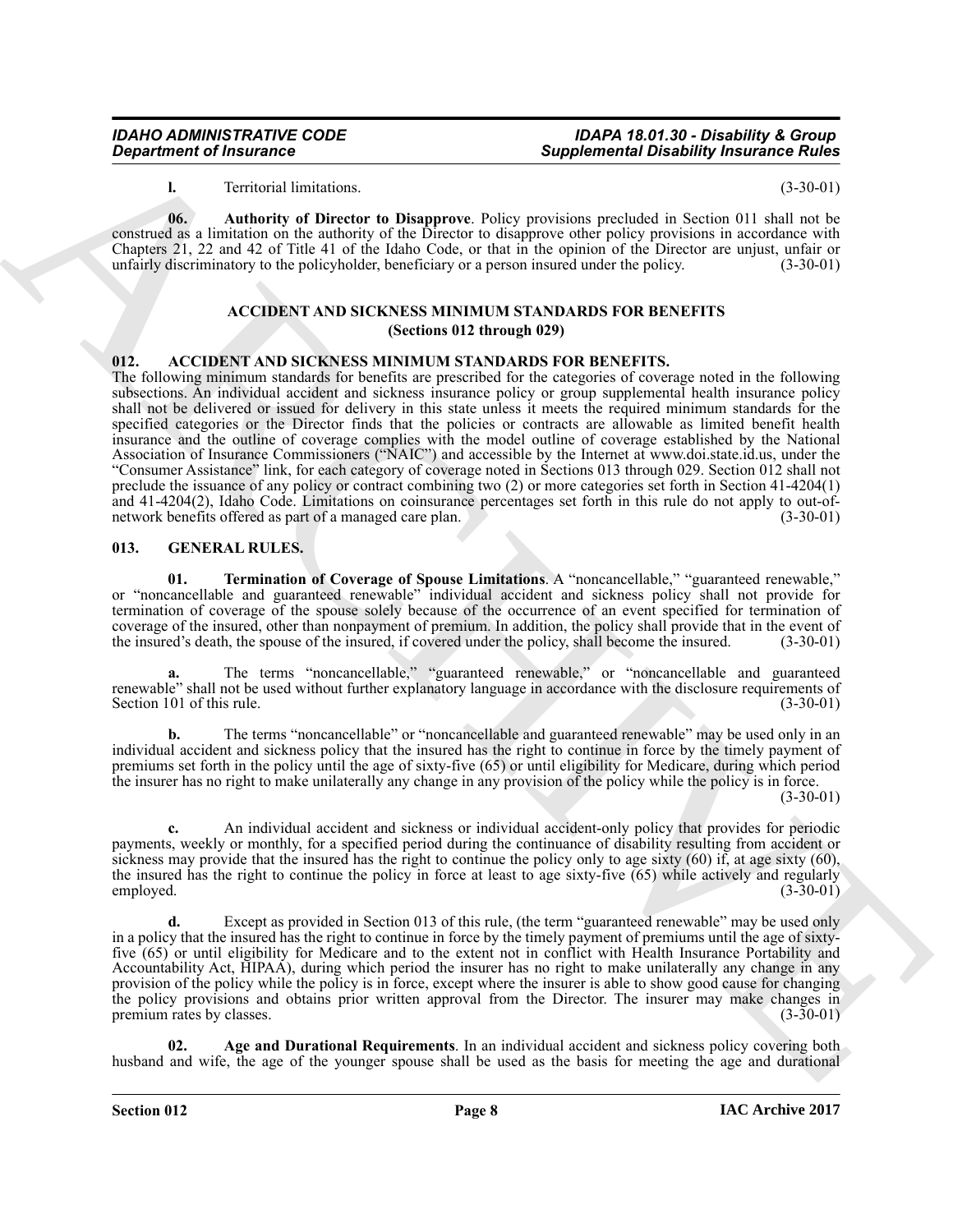## *IDAHO ADMINISTRATIVE CODE IDAPA 18.01.30 - Disability & Group*

## **Supplemental Disability Insurance Rules**

requirements of the definitions of "noncancellable" or "guaranteed renewable." However, this requirement shall not prevent termination of coverage of the older spouse upon attainment of the stated age so long as the policy may be continued in force as to the younger spouse to the age or for the durational period as specified in the policy.(3-30-01)

<span id="page-8-2"></span>**03. Accidental Death and Dismemberment Coverage**. When accidental death and dismemberment coverage is part of the individual accident and sickness insurance coverage offered under the contract, the insured shall have the option to include all insureds under the coverage and not just the principal insured. (3-30 shall have the option to include all insureds under the coverage and not just the principal insured.

<span id="page-8-8"></span>**04. Military Service Limitations**. If a policy contains a status-type military service exclusion or a provision that suspends coverage during military service, the policy shall provide, upon receipt of written request, for refund of premiums as applicable to the person on a pro rata basis. (3-30-01)

<span id="page-8-9"></span>**05. Pregnancy Benefit Extension**. In the event the insurer cancels or refuses to renew, policies providing pregnancy benefits shall provide for an extension of benefits as to pregnancy commencing while the policy is in force and for which benefits would have been payable had the policy remained in force. (3-30-01)

<span id="page-8-5"></span><span id="page-8-4"></span>**06. Convalescent or Extended Care Benefits**. Policies providing convalescent or extended care benefits following hospitalization shall not condition the benefits upon admission to the convalescent or extended care facility within a period of less than fourteen (14) days after discharge from the hospital. (3-30-01)

Gradrina of the atoms in "excession delay" or "secure the projection of the atoms in the second stress of the second stress of the atoms in the second stress of the second stress of the second stress of the second stress **07. Coverage of Dependents**. A policy's coverage shall continue for a dependent child who is incapable of self-sustaining employment due to mental retardation or physical handicap on the date that the child's coverage would otherwise terminate under the policy due to the attainment of a specified age for children and who is chiefly dependent on the insured for support and maintenance. The policy may require that within thirty-one (31) days of the date the company receives due proof of the incapacity in order for the insured to elect to continue the policy in force with respect to the child, or that a separate converted policy be issued at the option of the insured or policyholder. Provisions relating to coverage of dependents with mental or physical handicaps shall meet the requirements of Sections 41-2139 and 41-2203, Idaho Code. (3-30-01) requirements of Sections 41-2139 and 41-2203, Idaho Code.

<span id="page-8-6"></span>Expenses of Live Donor. A policy providing coverage for the recipient in a transplant operation shall also provide reimbursement of any medical expenses of a live donor to the extent that benefits remain and are available under the recipient's policy or certificate, after benefits for the recipient's own expenses have been paid.

(3-30-01)

<span id="page-8-10"></span>**09. Recurrent Disabilities**. A policy may contain a provision relating to recurrent disabilities, but a provision relating to recurrent disabilities shall not specify that a recurrent disability be separated by a period greater than six (6) months.  $(3-30-01)$ 

<span id="page-8-1"></span>**10. Accidental Death and Dismemberment**. Accidental death and dismemberment benefits shall be payable if the loss occurs within ninety (90) days from the date of the accident, irrespective of total disability. Disability income benefits, if provided, shall not require the loss to commence less than thirty (30) days after the date of accident, nor shall any policy that the insurer cancels or refuses to renew require that it be in force at the time disability commences if the accident occurred while the coverage was in force. (3-30-01)

<span id="page-8-11"></span>**11. Specific Dismemberment Benefits**. Specific dismemberment benefits shall not be in lieu of other unless the specific benefit equals or exceeds the other benefits. (3-30-01) benefits unless the specific benefit equals or exceeds the other benefits.

<span id="page-8-0"></span>**12. Accident Only Policy**. An accident-only policy providing benefits that vary according to the type of accidental cause shall prominently set forth in the outline of coverage the circumstances under which benefits are payable that are lesser than the maximum amount payable under the policy. (3-30-01) payable that are lesser than the maximum amount payable under the policy.

**13. Continuous Loss**. Termination of the policy shall be without prejudice to a continuous loss that commenced while the policy or certificate was in force. The continuous total disability of the insured may be a condition for the extension of benefits beyond the period the policy was in force, limited to the duration of the benefit period, if any, or payment of the maximum benefits. (3-30-01) period, if any, or payment of the maximum benefits.

<span id="page-8-7"></span><span id="page-8-3"></span>**14. Fractures or Dislocations**. A policy providing coverage for fractures or dislocations may not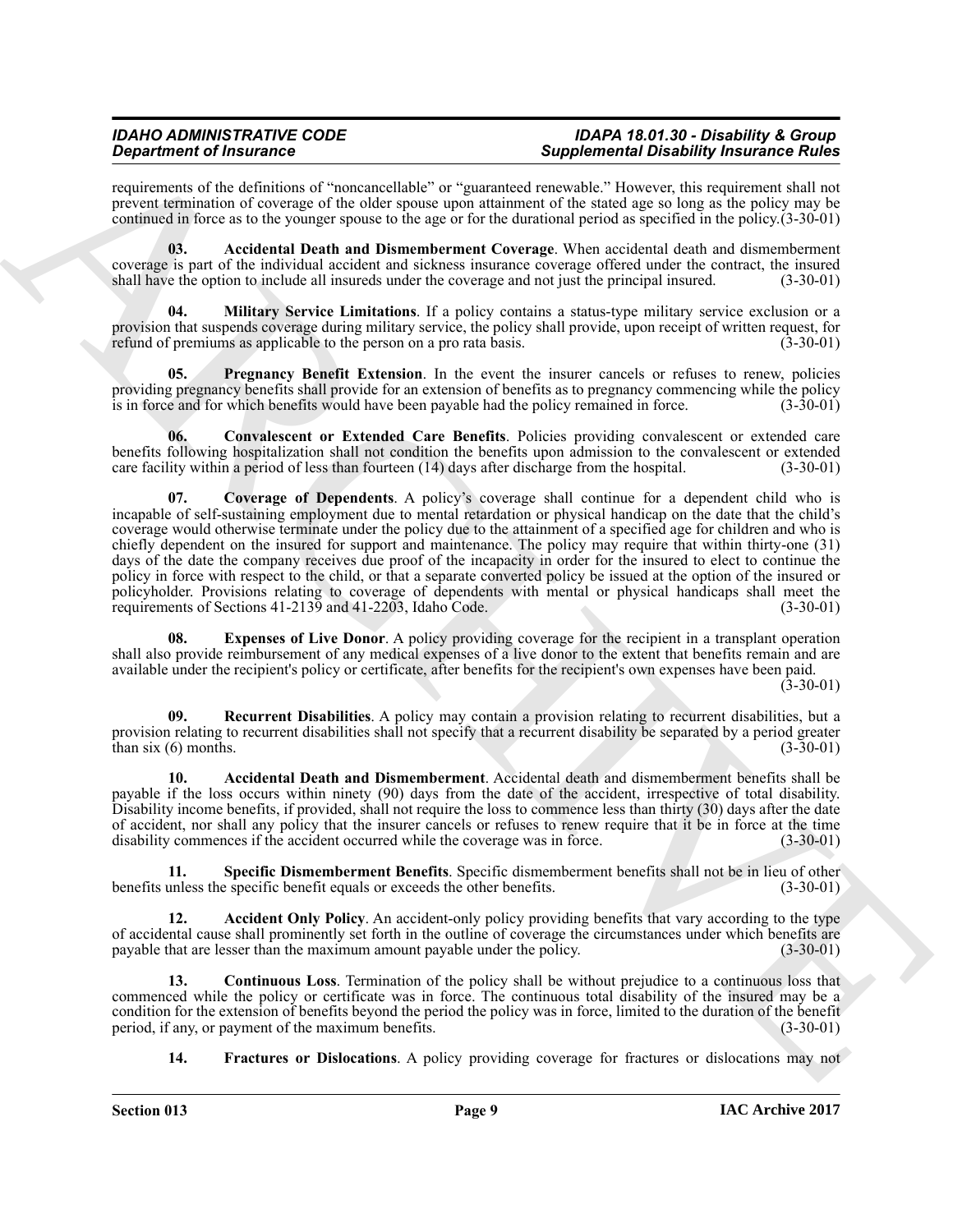provide benefits only for "full or complete" fractures or dislocations. (3-30-01)

### <span id="page-9-2"></span><span id="page-9-0"></span>**014. BASIC HOSPITAL EXPENSE COVERAGE.**

A policy of accident and sickness insurance that provides coverage for a period of not less than thirty-one (31) days during a continuous hospital confinement for each person insured under the policy, for expense incurred for necessary treatment and services rendered as a result of accident or sickness for at least the following: (3-30-01)

|            | <b>Daily Hospital Room and Board.</b> Daily hospital room and board in an amount not less than the |
|------------|----------------------------------------------------------------------------------------------------|
| lesser of: | $(3-30-01)$                                                                                        |

<span id="page-9-4"></span>**a.** Eighty percent (80%) of the charges for semiprivate room accommodations; or (3-30-01)

<span id="page-9-6"></span>**b.** One hundred dollars (\$100) per day. (3-30-01)

**02. Miscellaneous Services**. Miscellaneous hospital services for expenses incurred for the charges made by the hospital for services and supplies that are customarily rendered by the hospital and provided for use only during any one period of confinement in an amount not less than either eighty percent (80%) of the charges incurred up to at least three thousand dollars (\$3,000) or ten (10) times the daily hospital room and board benefits; and

(3-30-01)

- <span id="page-9-5"></span>**03. Hospital Outpatient Services**. Hospital outpatient services consisting of: (3-30-01)
- **a.** Hospital services on the day surgery is performed;  $(3-30-01)$

**b.** Hospital services rendered within seventy-two (72) hours after injury, in an amount not less than lead fifty dollars (\$150): and (3-30-01) one hundred fifty dollars  $(\$150)$ ; and

**c.** X-ray and laboratory tests to the extent that benefits for the services would have been provided in the of less than one hundred dollars (\$100) if rendered to an in-patient of the hospital. (3-30-01) an amount of less than one hundred dollars (\$100) if rendered to an in-patient of the hospital.

<span id="page-9-3"></span>**04.** Combined Deductible. Benefits provided under Subsections 014.01 and 014.02 of this rule may be subject to a combined deductible amount not in excess of one hundred dollars (\$100). (3-30-01) provided subject to a combined deductible amount not in excess of one hundred dollars (\$100).

#### <span id="page-9-7"></span><span id="page-9-1"></span>**015. BASIC MEDICAL-SURGICAL EXPENSE COVERAGE.**

A policy of accident and sickness insurance that provides coverage for each person insured under the policy for the expenses incurred for the necessary services rendered by a physician for treatment of an injury or sickness for at least<br>(3-30-01) the following:

#### <span id="page-9-10"></span>**01. Surgical Services**. Surgical services shall be: (3-30-01)

**Experiment of Instance C**<br>
Supplimentari Disability fractament C<br>
growtown in the Sale consider Eucliston on diskussion on the Construction of the Sale Construction<br>
The Sale Roof Roof Plan Archives Constrained Constrain **a.** In amounts not less than those provided on a fee schedule based on the relative values contained in the most recent Medicare Resource Based Relative Value Scale, or as defined to the Director, utilizing Current Procedure Terminology (CPT) coding or other acceptable relative value schedule, up to a maximum of at least one thousand dollars (\$1000) for one procedure; or thousand dollars  $(\$1000)$  for one procedure; or

<span id="page-9-8"></span>**b.** Not less than eighty percent (80%) of the reasonable charges. (3-30-01)

**02. Anesthesia Services**. Anesthesia services, consisting of administration of necessary general anesthesia and related procedures in connection with covered surgical service rendered by a physician other than the physician (or the physician assistant) performing the surgical services in an amount not less than: (3-30 physician (or the physician assistant) performing the surgical services in an amount not less than:

<span id="page-9-9"></span>

| Eighty percent $(80\%)$ of the reasonable charges; or    | $(3-30-01)$ |
|----------------------------------------------------------|-------------|
| Fifteen percent $(15%)$ of the surgical service benefit. | $(3-30-01)$ |

**03. In-Hospital Medical Services**. In-hospital medical services, consisting of physician services rendered to a person who is a bed patient in a hospital for treatment of sickness or injury other than that for which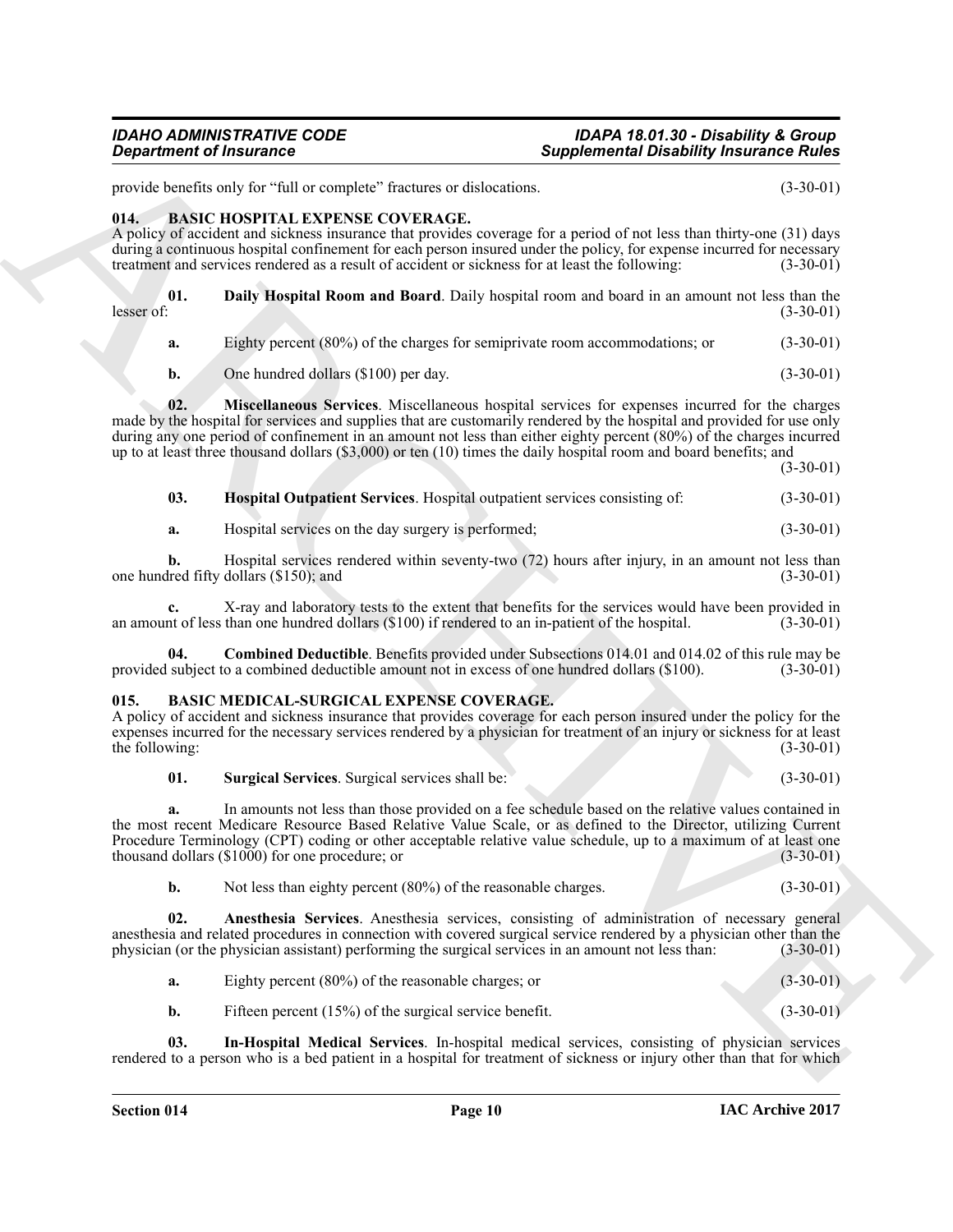#### <span id="page-10-3"></span><span id="page-10-0"></span>**016. BASIC HOSPITAL/MEDICAL-SURGICAL EXPENSE COVERAGE.**

### <span id="page-10-7"></span><span id="page-10-5"></span><span id="page-10-4"></span><span id="page-10-1"></span>**017. HOSPITAL CONFINEMENT INDEMNITY COVERAGE.**

#### <span id="page-10-10"></span><span id="page-10-8"></span><span id="page-10-6"></span><span id="page-10-2"></span>**018. INDIVIDUAL MAJOR MEDICAL EXPENSE COVERAGE.**

|                | <b>Department of Insurance</b>                                                                                                                                                                                                                                                                                                                                                                                                                                                                                                                                                                                                                                                                                        | <b>Supplemental Disability Insurance Rules</b>                                                                        |                                           |
|----------------|-----------------------------------------------------------------------------------------------------------------------------------------------------------------------------------------------------------------------------------------------------------------------------------------------------------------------------------------------------------------------------------------------------------------------------------------------------------------------------------------------------------------------------------------------------------------------------------------------------------------------------------------------------------------------------------------------------------------------|-----------------------------------------------------------------------------------------------------------------------|-------------------------------------------|
|                | surgical care is required, in an amount not less than:                                                                                                                                                                                                                                                                                                                                                                                                                                                                                                                                                                                                                                                                |                                                                                                                       | $(3-30-01)$                               |
| a.             | Eighty percent $(80\%)$ of the reasonable charges; or                                                                                                                                                                                                                                                                                                                                                                                                                                                                                                                                                                                                                                                                 |                                                                                                                       | $(3-30-01)$                               |
| b.             | Fifty dollars $(\$50)$ per day for not less than twenty-one $(21)$ days during one period of confinement.                                                                                                                                                                                                                                                                                                                                                                                                                                                                                                                                                                                                             |                                                                                                                       | $(3-30-01)$                               |
| 016.           | BASIC HOSPITAL/MEDICAL-SURGICAL EXPENSE COVERAGE.<br>A combined coverage and must meet the requirements of both Sections 014 and 015.                                                                                                                                                                                                                                                                                                                                                                                                                                                                                                                                                                                 |                                                                                                                       | $(3-30-01)$                               |
| 017.           | HOSPITAL CONFINEMENT INDEMNITY COVERAGE.                                                                                                                                                                                                                                                                                                                                                                                                                                                                                                                                                                                                                                                                              |                                                                                                                       |                                           |
| 01.<br>policy. | <b>Hospital Confinement Indemnity Coverage.</b> A policy of accident and sickness insurance that<br>provides daily benefits for hospital confinement on an indemnity basis in an amount not less than forty dollars (\$40)<br>per day and not less than thirty-one (31) days during each period of confinement for each person insured under the                                                                                                                                                                                                                                                                                                                                                                      |                                                                                                                       | $(3-30-01)$                               |
| 02.            | <b>Preexisting Condition Limitation</b> . Coverage shall not be excluded due to a preexisting condition<br>for a period greater than twelve (12) months following the effective date of coverage of an insured person unless the<br>preexisting condition is specifically and expressly excluded.                                                                                                                                                                                                                                                                                                                                                                                                                     |                                                                                                                       | $(3-30-01)$                               |
| 03.            | No Coordination of Benefits. Benefits shall be paid regardless of other coverage.                                                                                                                                                                                                                                                                                                                                                                                                                                                                                                                                                                                                                                     |                                                                                                                       | $(3-30-01)$                               |
| 018.           | INDIVIDUAL MAJOR MEDICAL EXPENSE COVERAGE.                                                                                                                                                                                                                                                                                                                                                                                                                                                                                                                                                                                                                                                                            |                                                                                                                       |                                           |
|                | hospital, medical and surgical expense coverage, to an aggregate maximum of not less than five hundred thousand<br>dollars (\$500,000); coinsurance percentage per year per covered person not to exceed fifty percent (50%) of covered<br>charges, provided that the coinsurance out-of-pocket maximum combined with any deductibles shall not exceed four<br>percent (4%) of the aggregate maximum limit under the policy for each covered person; a deductible stated on a per<br>person, per family, per illness, per benefit period, or per year basis, or a combination of these bases not to exceed four<br>percent (4%) of the aggregate maximum limit under the policy for each covered person for at least: |                                                                                                                       | $(3-30-01)$                               |
| a.             | Daily hospital room and board expenses subject only to limitations based on average daily cost of<br>the semiprivate room rate in the area where the insured resides;                                                                                                                                                                                                                                                                                                                                                                                                                                                                                                                                                 |                                                                                                                       | $(3-30-01)$                               |
| $\mathbf{b}$ . | Miscellaneous hospital services;                                                                                                                                                                                                                                                                                                                                                                                                                                                                                                                                                                                                                                                                                      |                                                                                                                       | $(3-30-01)$                               |
| c.             | Surgical services;                                                                                                                                                                                                                                                                                                                                                                                                                                                                                                                                                                                                                                                                                                    |                                                                                                                       | $(3-30-01)$                               |
| d.             | Anesthesia services;                                                                                                                                                                                                                                                                                                                                                                                                                                                                                                                                                                                                                                                                                                  |                                                                                                                       | $(3-30-01)$                               |
| e.             | In-hospital medical services; and                                                                                                                                                                                                                                                                                                                                                                                                                                                                                                                                                                                                                                                                                     |                                                                                                                       | $(3-30-01)$                               |
|                | Out-of-hospital care, consisting of physicians' services rendered on an ambulatory basis where                                                                                                                                                                                                                                                                                                                                                                                                                                                                                                                                                                                                                        | coverage is not provided elsewhere in the policy for diagnosis and treatment of sickness or injury, diagnostic x-ray, |                                           |
| f.             | laboratory services, radiation therapy, and hemodialysis ordered by a physician.                                                                                                                                                                                                                                                                                                                                                                                                                                                                                                                                                                                                                                      |                                                                                                                       |                                           |
| 02.            | Additional Benefits. Individual major medical expense coverage must also provide not fewer than<br>three (3) of the following additional benefits:                                                                                                                                                                                                                                                                                                                                                                                                                                                                                                                                                                    |                                                                                                                       |                                           |
| a.             | In-hospital private duty registered nurse services;                                                                                                                                                                                                                                                                                                                                                                                                                                                                                                                                                                                                                                                                   |                                                                                                                       | $(3-30-01)$<br>$(3-30-01)$<br>$(3-30-01)$ |
| b.             | Convalescent nursing home care;                                                                                                                                                                                                                                                                                                                                                                                                                                                                                                                                                                                                                                                                                       |                                                                                                                       | $(3-30-01)$                               |

<span id="page-10-9"></span>

| а. | In-hospital private duty registered nurse services;          | $(3-30-01)$ |
|----|--------------------------------------------------------------|-------------|
| b. | Convalescent nursing home care:                              | $(3-30-01)$ |
| c. | Diagnosis and treatment by a radiologist or physiotherapist; | $(3-30-01)$ |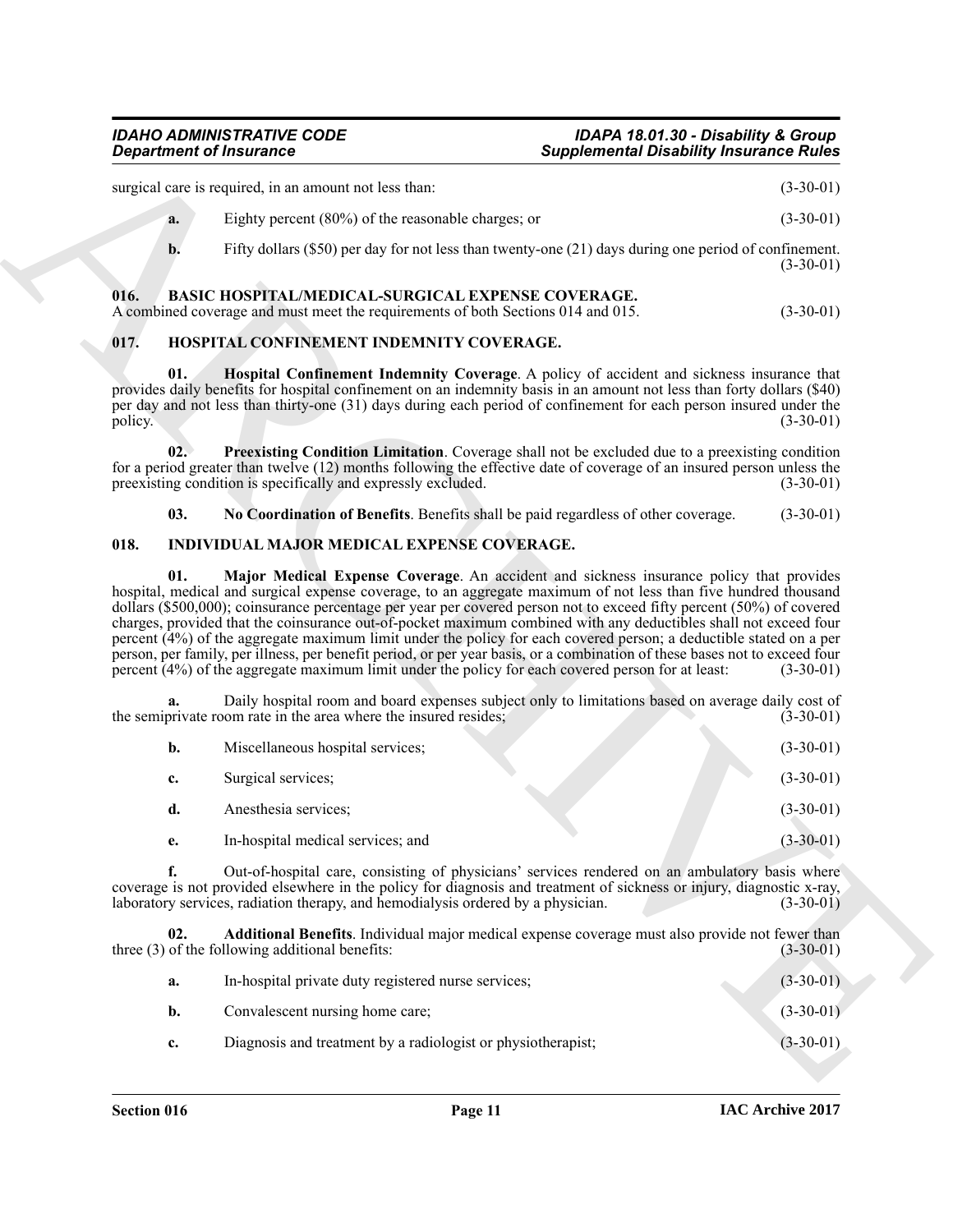| d. | Rental of special medical equipment, as defined by the insurer in the policy;      | $(3-30-01)$ |
|----|------------------------------------------------------------------------------------|-------------|
| e. | Artificial limbs or eves, casts, splints, trusses or braces;                       | $(3-30-01)$ |
|    | Treatment for functional nervous disorders, and mental and emotional disorders; or | $(3-30-01)$ |

<span id="page-11-10"></span><span id="page-11-9"></span>**g.** Out-of-hospital prescription drugs and medications. (3-30-01)

**03. Deductible Application**. If the policy is written to complement underlying basic hospital expense and basic medical-surgical expense coverage, the deductible may be increased by the amount of the benefits provided<br>by the underlying coverage. (3-30-01) by the underlying coverage.

**Expariment of Instantines Complemental Distribution** (Supplemental Distribution) (E. The United States of the Content of the Content of Instantine (1980)<br>
4. Archives in the content of the Content of Content of Content o **04. Benefit Requirements**. The minimum benefits required by Subsection 018.01 may be subject to all applicable deductibles, coinsurance and general policy exceptions and limitations. A major medical expense policy may also have special or internal limitations for prescription drugs, nursing facilities, intensive care facilities, mental health treatment, alcohol or substance abuse treatment, transplants, experimental treatments, mandated benefits required by law and those services covered under Subsection 018.02 and other such special or internal limitations as are authorized or approved by the Director. Except as authorized by Subsection 018.04 through the application of special or internal limitations, a major medical expense policy must be designed to cover, after any deductibles or coinsurance provisions are met, the usual, customary and reasonable charges, as determined consistently by the carrier and as subject to prior written approval by the Director or another rate agreed to between the insurer and provider, for covered services up to the lifetime policy maximum. (3-30-01) provider, for covered services up to the lifetime policy maximum.

#### <span id="page-11-4"></span><span id="page-11-0"></span>**019. DISABILITY INCOME PROTECTION COVERAGE.**

A policy that provides for periodic payments, weekly or monthly, for a specified period during the continuance of disability resulting from either sickness or injury or a combination of them that: (3-30-01) disability resulting from either sickness or injury or a combination of them that:

**Periodic Payments**. Provides that periodic payments that are payable at ages after sixty-two (62) and reduced solely on the basis of age are at least fifty percent (50%) of amounts payable immediately prior to sixty-<br>(3-30-01) (3-30-01) two  $(62)$ ; (3-30-01)

<span id="page-11-8"></span><span id="page-11-5"></span>**02. Elimination Period**. Contains an elimination period no greater than: (3-30-01)

**a.** Ninety (90) days in the case of a coverage providing a benefit of one year (1) or less; (3-30-01)

**b.** One hundred and eighty (180) days in the case of coverage providing a benefit of more than one (1) not greater than two (2) vears: or year but not greater than two  $(2)$  years; or

**c.** Three hundred sixty five (365) days in all other cases during the continuance of disability resulting cness or injury: (3-30-01) from sickness or injury;

<span id="page-11-7"></span>**03. Payable Time Period During Disability.** Has a maximum period of time for which it is payable during disability of at least six (6) months. No reduction in benefits shall be put into effect because of an increase in Social Security or similar benefits during a benefit period. (3-30-01) Social Security or similar benefits during a benefit period.

<span id="page-11-6"></span>**04.** One Elimination Period. Where a policy provides total disability benefits and partial disability only one (1) elimination period may be required. benefits, only one  $(1)$  elimination period may be required.

### <span id="page-11-3"></span><span id="page-11-1"></span>**020. ACCIDENT ONLY COVERAGE.**

A policy that provides coverage, singly or in combination, for death, dismemberment, disability or hospital and medical care caused by accident. Accidental death and double dismemberment amounts under the policy shall be at least one thousand dollars (\$1000) and a single dismemberment amount shall be at least five hundred dollars (\$500).  $(3-30-01)$ 

#### <span id="page-11-2"></span>**021. SPECIFIED DISEASE COVERAGE.**

<span id="page-11-12"></span><span id="page-11-11"></span>**01. Specified Disease Coverage**. Pays benefits for the diagnosis and treatment of a specifically named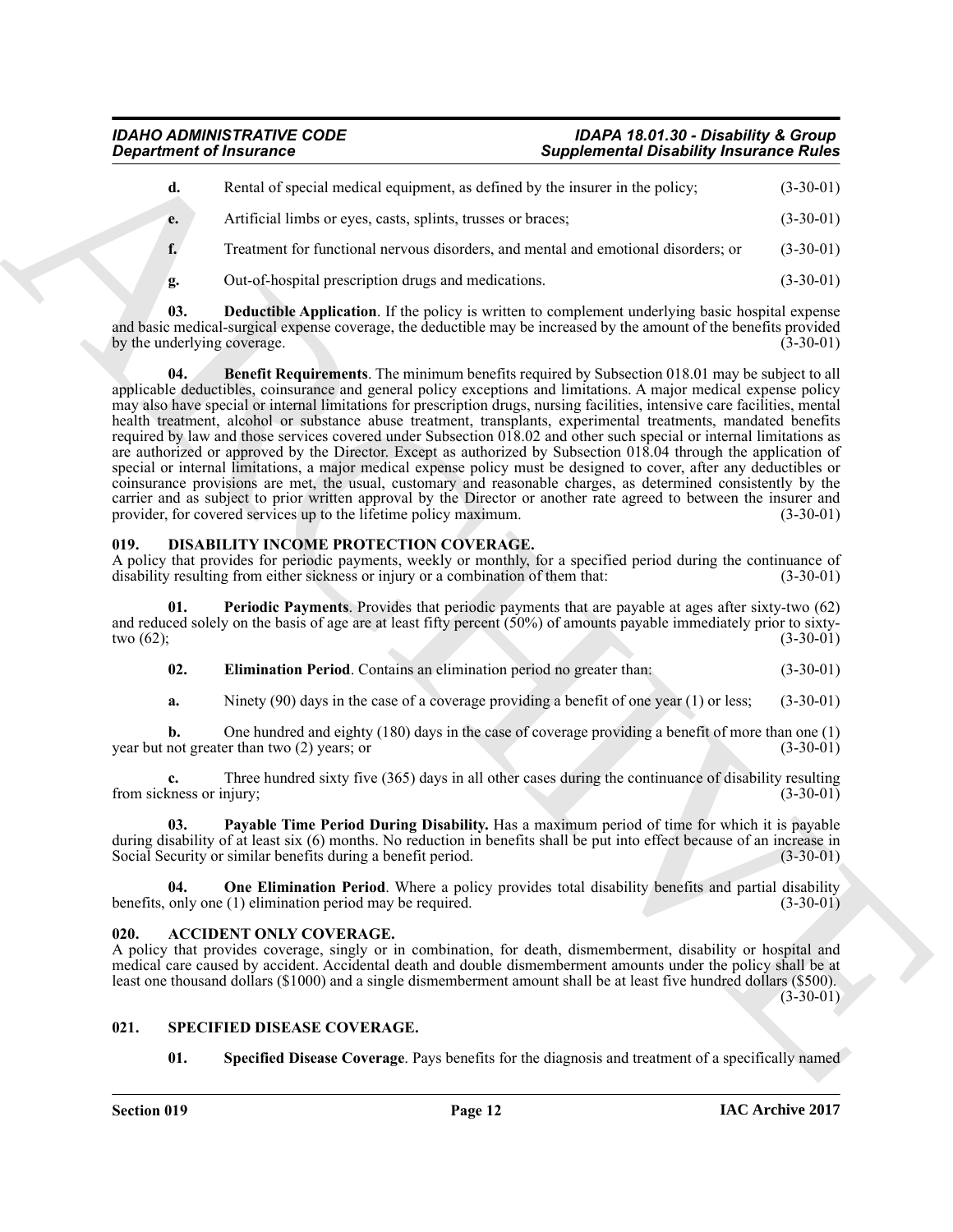disease or diseases. A specified disease policy must meet the following rules and one (1) of the following sets of minimum standards for benefits, as defined in Section 021 for cancer only polices, or other specified disease  $\text{coverage.}$  (3-30-01)

**a.** Insurance covering cancer only or cancer in conjunction with other conditions or diseases must meet the standards of Sections  $024$ ,  $025$ , or  $027$  of this rule. (3-30-01)

**b.** Insurance covering specified diseases other than cancer must meet the standards of Sections 023 or is rule. (3-30-01)  $027$  of this rule.

<span id="page-12-0"></span>**02. General Rules**. Except for cancer coverage provided on an expense-incurred basis, either as cancer-only coverage or in combination with one or more other specified diseases, the following rules shall apply to specified disease coverages in addition to all other requirements imposed by this rule. In cases of conflict Subsections 021.02.a. through 021.02.1, shall govern:  $021.02.a.$  through  $021.02.l.$ , shall govern:

**a.** Policies covering a single specified disease or combination of specified diseases may not be sold or or sale other than as specified disease coverage under Section 021 of this rule. (3-30-01) offered for sale other than as specified disease coverage under Section 021 of this rule.

**b.** Any policy issued pursuant to Section 021 of this rule that conditions payment upon pathological diagnosis of a covered disease shall also provide that if the pathological diagnosis is medically inappropriate, a clinical diagnosis will be accepted instead. (3-30-01) clinical diagnosis will be accepted instead.

**c.** Notwithstanding any other provision of this rule, specified disease policies shall provide benefits to any covered person not only for the specified diseases but also for any other conditions or diseases, directly caused or aggravated by the specified diseases or the treatment of the specified disease. (3-30-01) aggravated by the specified diseases or the treatment of the specified disease.

**d.** Individual accident and sickness policies containing specified disease coverage shall be guaranteed renewable. (3-30-01) renewable. (3-30-01)

**e.** No policy issued pursuant to Section 021 shall contain a waiting or probationary period greater than thirty (30) days. A specified disease policy may contain a waiting or probationary period following the issue or reinstatement date of the policy or certificate in respect to a particular covered person before the coverage becomes effective as to that covered person. (3-30-01)

**Significant of Francesco<sup>18</sup> can be a state of the system of the system of the system of the system of the system of the system of the system of the system of the system of the system of the system of the system of the s f.** An application or enrollment form for specified disease coverage shall contain a statement above the signature of the applicant or enrollee that a person to be covered for specified disease is not also covered by any Title XIX program (Medicaid, or any similar name). The statement may be combined with any other statement for which the insurer may require the applicant's or enrollee's signature. (3-30-01) which the insurer may require the applicant's or enrollee's signature.

Payments may be conditioned upon an insured person's receiving medically necessary care, given<br>propriate location, under a medically accepted course of diagnosis or treatment. (3-30-01) in a medically appropriate location, under a medically accepted course of diagnosis or treatment.

**h.** Benefits for specified disease coverage shall be paid regardless of other coverage. (3-30-01)

**i.** After the effective date of the coverage (or applicable waiting period, if any) benefits shall begin with the first day of care or confinement if the care or confinement is for a covered disease even though the diagnosis is made at some later date. The retroactive application of the coverage may not be less than ninety (90) days prior to the diagnosis.  $(3-30-01)$ 

**j.** Policies providing expense benefits shall not use the term "actual" when the policy only pays up to a limited amount of expenses. Instead, the term "charge" or substantially similar language should be used that does not have the misleading or deceptive effect of the phrase "actual charges." (3-30-01)

**k.** Preexisting condition shall not be defined to be more restrictive than the following: "Preexisting condition means a condition for which medical advice, diagnosis, care or treatment was recommended or received from a physician within the six (6) month period preceding the effective date of coverage of an insured person."

 $(3-30-01)$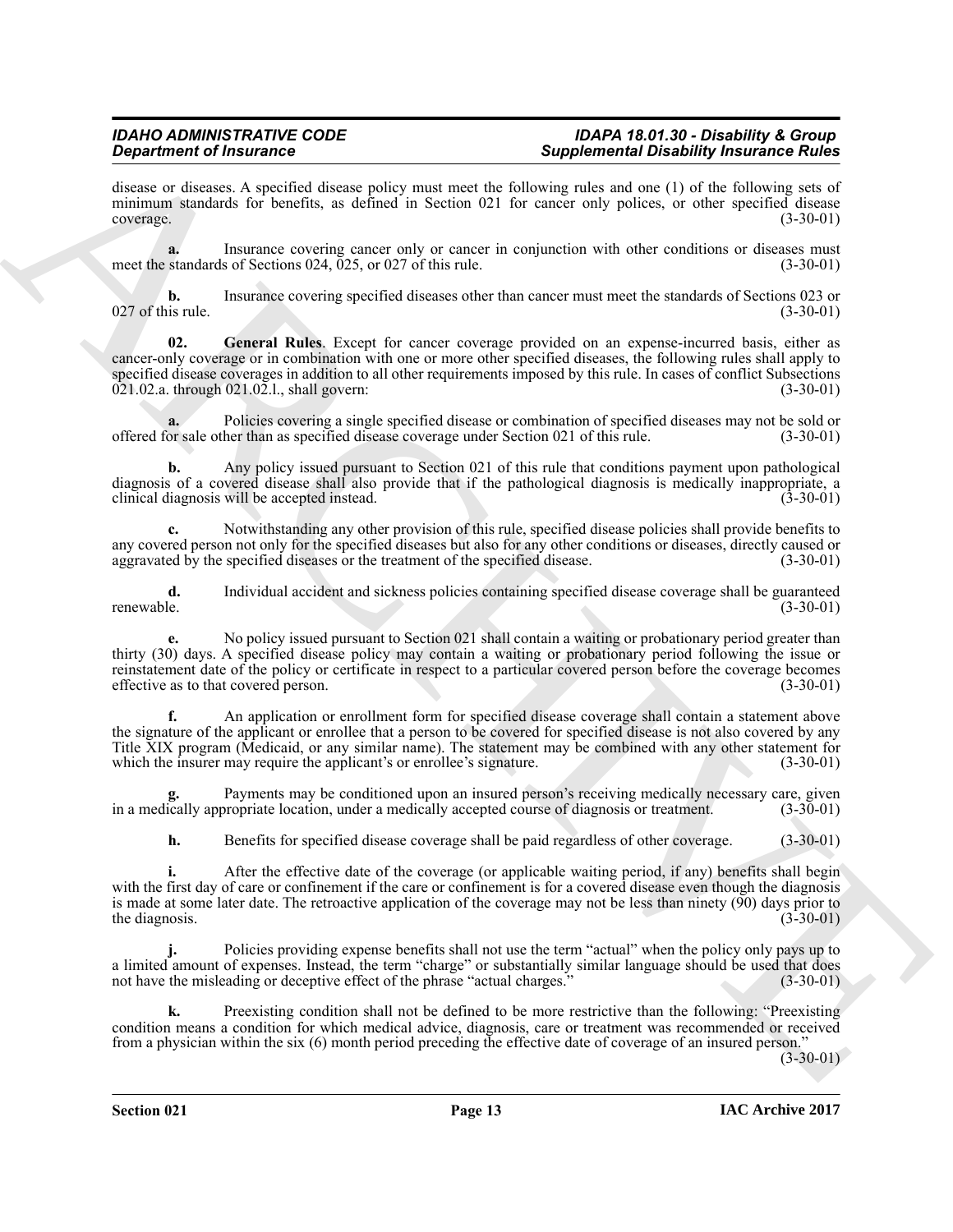### <span id="page-13-2"></span><span id="page-13-0"></span>**022. HOSPICE CARE.**

<span id="page-13-3"></span>

| Provided on an inpatient or outpatient basis; and | $(3-30-01)$ |
|---------------------------------------------------|-------------|

<span id="page-13-5"></span>

| Directed by a physician. | $(3-30-01)$ |
|--------------------------|-------------|

<span id="page-13-4"></span>

| A fixed-sum payment of at least fifty dollars (\$50) per day; and | $(3-30-01)$ |
|-------------------------------------------------------------------|-------------|
|                                                                   |             |

| <b>Department of Insurance</b>                                                                                                                                                                                                                                                                                              |                                                                                                         | <b>Supplemental Disability Insurance Rules</b>                                                                                                                                                                           |             |
|-----------------------------------------------------------------------------------------------------------------------------------------------------------------------------------------------------------------------------------------------------------------------------------------------------------------------------|---------------------------------------------------------------------------------------------------------|--------------------------------------------------------------------------------------------------------------------------------------------------------------------------------------------------------------------------|-------------|
|                                                                                                                                                                                                                                                                                                                             | $\mathbf{L}$<br>condition is specifically excluded.                                                     | Coverage for specified diseases will not be excluded due to a preexisting condition for a period<br>greater than twelve (12) months following the effective date of coverage of an insured person unless the preexisting | $(3-30-01)$ |
| 022.                                                                                                                                                                                                                                                                                                                        | <b>HOSPICE CARE.</b>                                                                                    |                                                                                                                                                                                                                          |             |
|                                                                                                                                                                                                                                                                                                                             | 01.<br>a formal program of care that is:                                                                | Hospice Care. A facility licensed, certified or registered in accordance with state law that provides                                                                                                                    | $(3-30-01)$ |
|                                                                                                                                                                                                                                                                                                                             | a.                                                                                                      | For terminally ill patients whose life expectancy is less than six (6) months;                                                                                                                                           | $(3-30-01)$ |
|                                                                                                                                                                                                                                                                                                                             | Provided on an inpatient or outpatient basis; and<br>b.                                                 |                                                                                                                                                                                                                          | $(3-30-01)$ |
|                                                                                                                                                                                                                                                                                                                             | Directed by a physician.<br>c.                                                                          |                                                                                                                                                                                                                          | $(3-30-01)$ |
|                                                                                                                                                                                                                                                                                                                             | 02.<br>product offers coverage for hospice care, it shall meet the following minimum standards:         | <b>Optional Benefit.</b> Hospice care is an optional benefit. However, if a specified disease insurance                                                                                                                  | $(3-30-01)$ |
|                                                                                                                                                                                                                                                                                                                             | a.<br>statement that the insured person has a life expectancy of six (6) months or less;                | Eligibility for payment of benefits when the attending physician of the insured provides a written                                                                                                                       | $(3-30-01)$ |
|                                                                                                                                                                                                                                                                                                                             | A fixed-sum payment of at least fifty dollars (\$50) per day; and<br>b.                                 |                                                                                                                                                                                                                          | $(3-30-01)$ |
|                                                                                                                                                                                                                                                                                                                             | c.                                                                                                      | A lifetime maximum benefit limit of at least ten thousand dollars (\$10,000).                                                                                                                                            | $(3-30-01)$ |
| confined in a:                                                                                                                                                                                                                                                                                                              | 03.                                                                                                     | Non-Terminally III Patients. Hospice care does not cover non-terminally ill patients who may be                                                                                                                          | $(3-30-01)$ |
|                                                                                                                                                                                                                                                                                                                             | Convalescent home;<br>a.                                                                                |                                                                                                                                                                                                                          | $(3-30-01)$ |
|                                                                                                                                                                                                                                                                                                                             | Rest or nursing facility;<br>b.                                                                         |                                                                                                                                                                                                                          | $(3-30-01)$ |
|                                                                                                                                                                                                                                                                                                                             | Skilled nursing facility;<br>c.                                                                         |                                                                                                                                                                                                                          | $(3-30-01)$ |
|                                                                                                                                                                                                                                                                                                                             | Rehabilitation unit; or<br>d.                                                                           |                                                                                                                                                                                                                          | $(3-30-01)$ |
|                                                                                                                                                                                                                                                                                                                             | е.<br>aged or substance abusers.                                                                        | Facility providing treatment for persons suffering from mental diseases or disorders or care for the                                                                                                                     | $(3-30-01)$ |
| 023.                                                                                                                                                                                                                                                                                                                        | <b>NON-CANCER COVERAGES.</b><br>The following minimum benefits standards apply to non-cancer coverages: |                                                                                                                                                                                                                          | $(3-30-01)$ |
| 01.<br>specifically named disease (or diseases) with a deductible amount not in excess of two hundred fifty dollars (\$250)<br>and an overall aggregate benefit limit of not less than ten thousand dollars (\$10,000) and a benefit period of not less<br>than two (2) years for at least the following incurred expenses: |                                                                                                         | Minimum Benefit Standards for Non-Cancer Coverages. Coverage for each insured person for a                                                                                                                               | $(3-30-01)$ |
|                                                                                                                                                                                                                                                                                                                             | a.                                                                                                      | Hospital room and board and any other hospital furnished medical services or supplies;                                                                                                                                   | $(3-30-01)$ |
|                                                                                                                                                                                                                                                                                                                             | Treatment by a legally qualified physician or surgeon;<br>$\mathbf{b}$ .                                |                                                                                                                                                                                                                          | $(3-30-01)$ |
|                                                                                                                                                                                                                                                                                                                             | Private duty services of a registered nurse (R.N.);<br>c.                                               |                                                                                                                                                                                                                          | $(3-30-01)$ |
|                                                                                                                                                                                                                                                                                                                             | d.                                                                                                      | X-ray, radium and other therapy procedures used in diagnosis and treatment;                                                                                                                                              | $(3-30-01)$ |
|                                                                                                                                                                                                                                                                                                                             | Professional ambulance for local service to or from a local hospital;<br>e.                             |                                                                                                                                                                                                                          | $(3-30-01)$ |

### <span id="page-13-7"></span><span id="page-13-6"></span><span id="page-13-1"></span>**023. NON-CANCER COVERAGES.**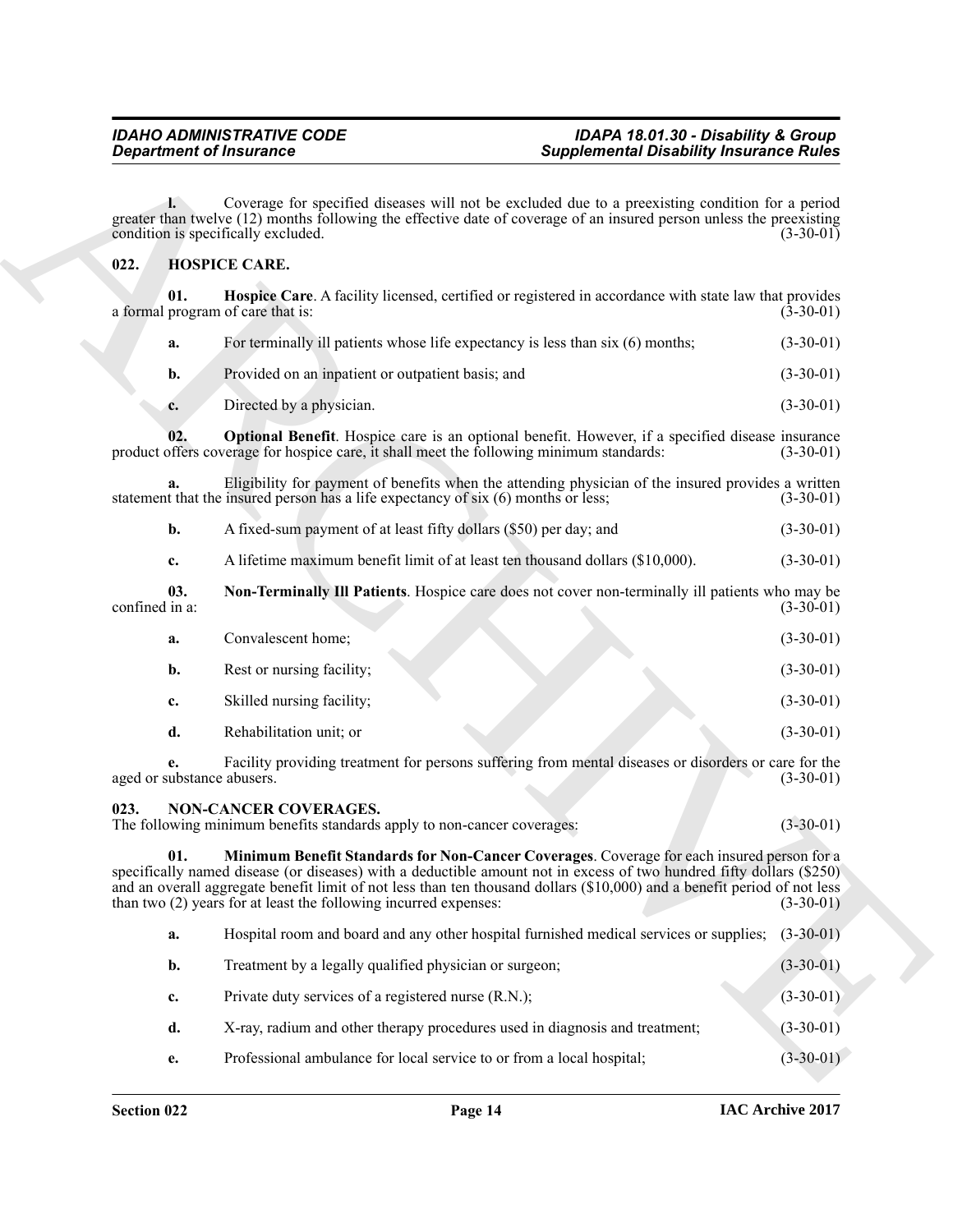| <b>Department of Insurance</b>     |                                                                                                                                                                                                                                                                                                                                                                                                                                                                                                                                                                                                                                                  |                                                                                                  | <b>Supplemental Disability Insurance Rules</b> |  |
|------------------------------------|--------------------------------------------------------------------------------------------------------------------------------------------------------------------------------------------------------------------------------------------------------------------------------------------------------------------------------------------------------------------------------------------------------------------------------------------------------------------------------------------------------------------------------------------------------------------------------------------------------------------------------------------------|--------------------------------------------------------------------------------------------------|------------------------------------------------|--|
| $\mathbf{f}$ .                     | Blood transfusions, including expense incurred for blood donors;                                                                                                                                                                                                                                                                                                                                                                                                                                                                                                                                                                                 |                                                                                                  | $(3-30-01)$                                    |  |
| g.                                 | Drugs and medicines prescribed by a physician;                                                                                                                                                                                                                                                                                                                                                                                                                                                                                                                                                                                                   |                                                                                                  | $(3-30-01)$                                    |  |
| h.                                 | The rental of an iron lung or similar mechanical apparatus;                                                                                                                                                                                                                                                                                                                                                                                                                                                                                                                                                                                      |                                                                                                  | $(3-30-01)$                                    |  |
| treatment of the disease;          |                                                                                                                                                                                                                                                                                                                                                                                                                                                                                                                                                                                                                                                  | Braces, crutches, and wheel chairs as are deemed necessary by the attending physician for the    | $(3-30-01)$                                    |  |
|                                    | Emergency transportation if in the opinion of the attending physician it is necessary to transport the<br>insured to another locality for treatment of the disease; and                                                                                                                                                                                                                                                                                                                                                                                                                                                                          |                                                                                                  | $(3-30-01)$                                    |  |
| k.                                 |                                                                                                                                                                                                                                                                                                                                                                                                                                                                                                                                                                                                                                                  | May include coverage of any other expenses necessarily incurred in the treatment of the disease. | $(3-30-01)$                                    |  |
| 02.                                | specifically named disease (or diseases) with no deductible amount, and an overall aggregate benefit limit of not less<br>than twenty five thousand dollars (\$25,000) payable at the rate of not less than fifty dollars (\$50) a day while<br>confined in a hospital and a benefit period of not less than five hundred (500) days.                                                                                                                                                                                                                                                                                                            | Benefit Limits for Specifically Named Disease. Coverage for each insured person for a            | $(3-30-01)$                                    |  |
| 024.                               | <b>CANCER-ONLY OR COMBINATION POLICIES.</b><br>A policy that provides coverage for each insured person for cancer-only coverage or in combination with one (1) or<br>more other specified diseases on an expense incurred basis for services, supplies, care, and treatment of cancer, in<br>amounts not in excess of the usual and customary charges, with a deductible amount not in excess of two hundred<br>fifty dollars (\$250), and an overall aggregate benefit limit of not less than ten thousand dollars (\$10,000) and a benefit<br>period of not less than three (3) years shall provide at least the following minimum provisions: |                                                                                                  | $(3-30-01)$                                    |  |
| 01.<br>physician or surgeon;       |                                                                                                                                                                                                                                                                                                                                                                                                                                                                                                                                                                                                                                                  | Qualified Physician or Surgeon. Treatment by, or under the direction of, a legally qualified     | $(3-30-01)$                                    |  |
| 02.<br>in diagnosis and treatment; | X-Ray and Therapy Procedures. X-ray, radium chemotherapy and other therapy procedures used                                                                                                                                                                                                                                                                                                                                                                                                                                                                                                                                                       |                                                                                                  | $(3-30-01)$                                    |  |
| 03.                                |                                                                                                                                                                                                                                                                                                                                                                                                                                                                                                                                                                                                                                                  | Hospital. Hospital room and board and any other hospital furnished medical services or supplies; | $(3-30-01)$                                    |  |
| 04.<br>blood donors;               |                                                                                                                                                                                                                                                                                                                                                                                                                                                                                                                                                                                                                                                  | Blood Transfusions. Blood transfusions and their administration, including expense incurred for  | $(3-30-01)$                                    |  |
| 05.                                | Prescription Medicines. Drugs and medicines prescribed by a physician;                                                                                                                                                                                                                                                                                                                                                                                                                                                                                                                                                                           |                                                                                                  | $(3-30-01)$                                    |  |
| 06.                                |                                                                                                                                                                                                                                                                                                                                                                                                                                                                                                                                                                                                                                                  | Ambulance Services. Professional ambulance for local service to or from a local hospital;        | $(3-30-01)$                                    |  |
| 07.                                |                                                                                                                                                                                                                                                                                                                                                                                                                                                                                                                                                                                                                                                  | Private Duty Nurse. Private duty services of a registered nurse provided in a hospital;          | $(3-30-01)$                                    |  |
| 08.                                | physician for the treatment of the disease;                                                                                                                                                                                                                                                                                                                                                                                                                                                                                                                                                                                                      | Medical Equipment. Braces, crutches, and wheelchairs deemed necessary by the attending           | $(3-30-01)$                                    |  |
| 09.<br>disease; and                | opinion of the attending physician it is necessary to transport the insured to another locality for treatment of the                                                                                                                                                                                                                                                                                                                                                                                                                                                                                                                             | Emergency Transportation to Referral Treatment Facility. Emergency transportation if in the      | $(3-30-01)$                                    |  |
| 10.                                | provided at the insured person's residence by a home health care agency or by others under arrangements made with<br>a home health care agency. The program of treatment shall be prescribed in writing by the insured person's attending                                                                                                                                                                                                                                                                                                                                                                                                        | Home Health Care and Treatment. Home health care that is necessary care and treatment            |                                                |  |

### <span id="page-14-12"></span><span id="page-14-11"></span><span id="page-14-10"></span><span id="page-14-9"></span><span id="page-14-8"></span><span id="page-14-7"></span><span id="page-14-6"></span><span id="page-14-5"></span><span id="page-14-4"></span><span id="page-14-3"></span><span id="page-14-2"></span><span id="page-14-1"></span><span id="page-14-0"></span>**024. CANCER-ONLY OR COMBINATION POLICIES.**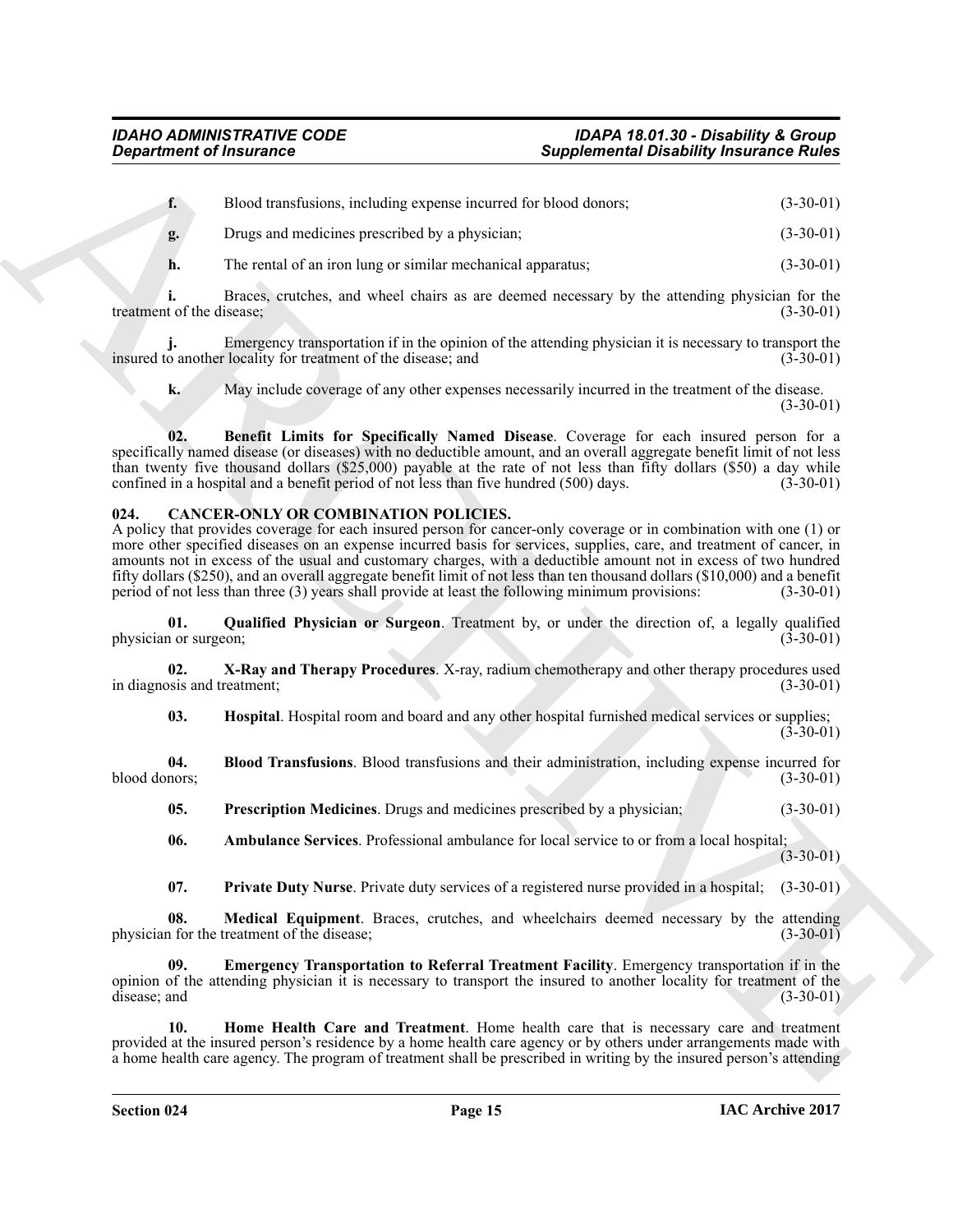physician, who shall approve the program prior to its start. The physician must certify that hospital confinement would be otherwise required. A "home health care agency" is an agency approved under Medicare, or is licensed to provide home health care under applicable state law, or meets all of the following requirements: (3-30-01) provide home health care under applicable state law, or meets all of the following requirements:

**Experimental The mass of the start is and the start in the start in the start in the start in the start in the start in the start of the start in the start of the start in the start of the start of the start in the start a.** It is primarily engaged in providing home health care services; (3-30-01) **b.** Its policies are established by a group of professional personnel (including at least one (1) n and one (1) registered nurse); (3-30-01) physician and one  $(1)$  registered nurse); **c.** A physician or a registered nurse provides supervision of home health care services; (3-30-01) **d.** It maintains clinical records on all patients; and (3-30-01) **e.** It has a full time administrator. (3-30-01) **11. Home Health Care**. Home health care includes, but is not limited to: (3-30-01) **a.** Part-time or intermittent skilled nursing services provided by a registered nurse or a licensed

<span id="page-15-1"></span>practical nurse; (3-30-01)

**b.** Part-time or intermittent home health aide services that provide supportive services in the home e supervision of a registered nurse or a physical, speech, or hearing occupational therapists; (3-30-01) under the supervision of a registered nurse or a physical, speech, or hearing occupational therapists;

**c.** Physical, occupational, or speech and hearing therapy; and (3-30-01)

**d.** Medical supplies, drugs, and medicines prescribed by a physician and related pharmaceutical services, and laboratory services to the extent the charges or costs would have been covered if the insured person had remained in the hospital. (3-30-01) remained in the hospital.

<span id="page-15-6"></span><span id="page-15-5"></span>**12. Therapy**. Therapy includes physical, speech, hearing, and occupational therapy; (3-30-01)

**13. Special Equipment**. Special equipment including hospital bed, toilette, pulleys, wheelchairs, chux, oxygen, surgical dressings, rubber shields, colostomy, and ileostomy appliances; (3-30-01) aspirator, chux, oxygen, surgical dressings, rubber shields, colostomy, and ileostomy appliances;

<span id="page-15-3"></span>**14. Prosthetic Devices**. Prosthetic devices including wigs and artificial breasts; (3-30-01)

<span id="page-15-4"></span><span id="page-15-2"></span>**15. Non-Custodial Services**. Nursing home care for non-custodial services; and (3-30-01)

**16. Reconstructive Surgery**. Reconstructive surgery when deemed necessary by the attending physician. (3-30-01) physician.  $(3-30-01)$ 

#### <span id="page-15-7"></span><span id="page-15-0"></span>**025. PER DIEM CANCER COVERAGES.**

The following minimum benefits standards apply to cancer coverages written on a per diem indemnity basis. These coverages shall offer insured persons: (3-30-01) coverages shall offer insured persons:

<span id="page-15-9"></span>**Minimum Benefit Payment Based on Hospital Confinement**. A fixed-sum payment of at least one hundred dollars (\$100) for each day of hospital confinement for at least three hundred sixty-five (365) days;

 $(3-30-01)$ 

<span id="page-15-10"></span>**02. Minimum Benefit Payment Based on Out-Patient Services**. A fixed-sum payment equal to onehalf (1/2) the hospital inpatient benefit for each day of hospital or nonhospital outpatient surgery, chemotherapy and radiation therapy, for at least three hundred sixty-five (365) days of treatment; and (3-30-01)

<span id="page-15-8"></span>**03. Minimum Benefit Payment Based on Administration of Plasma or Blood Donor**. A fixed-sum payment of at least fifty dollars (\$50) per day for blood and plasma, which includes their administration whether<br>received as an inpatient or outpatient for at least three hundred sixty-five (365) days of treatment. (3-30received as an inpatient or outpatient for at least three hundred sixty-five (365) days of treatment.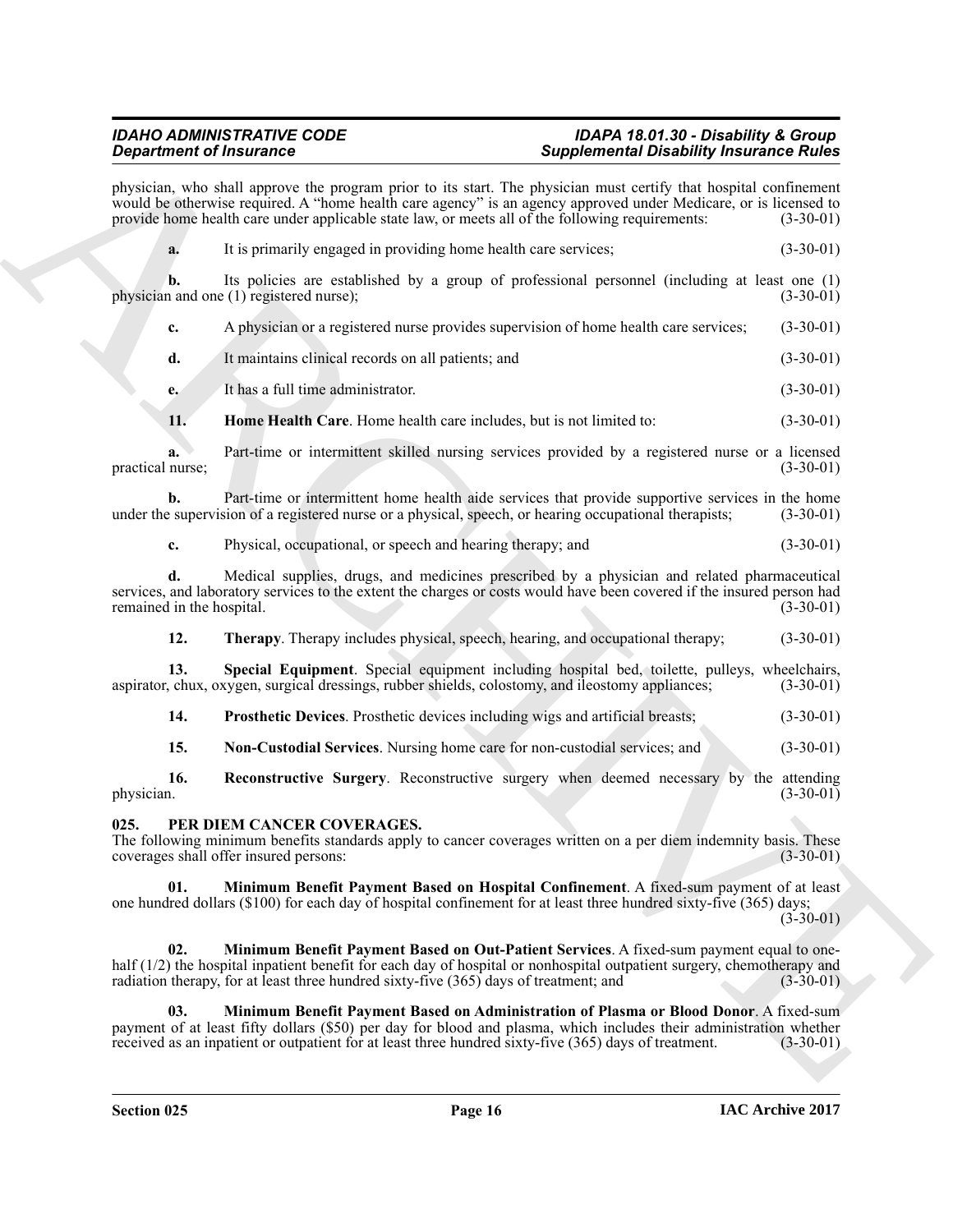#### <span id="page-16-10"></span><span id="page-16-0"></span>**026. NURSING HOME BENEFITS.**

Benefits tied to confinement in a skilled nursing home or to receipt of home health care are optional. If a policy offers these benefits, they must equal the following: (3-30-01) these benefits, they must equal the following:

<span id="page-16-13"></span>**01. Minimum Benefit Standards Based on Nursing Home Confinement**. A fixed-sum payment equal to one-fourth (1/4) the hospital in-patient benefit for each day of skilled nursing home confinement for at least<br>(100) days. (3-30-01) one hundred (100) days.

<span id="page-16-12"></span>**02. Minimum Benefit Standards Based on Home Health Care**. A fixed-sum payment equal to onefourth (1/4) the hospital in-patient benefit for each day of home health care for at least one hundred (100) days. (3-30-01)

<span id="page-16-11"></span>**03. Benefit Payments**. Benefit payments shall begin with the first day of care or confinement after the effective date of coverage if the care or confinement is for a covered disease even though the diagnosis of a covered disease is made at some later date (but not retroactive more than thirty (30) days from the date of diagnosis) if the initial care or confinement was for diagnosis or treatment of the covered disease. (3-30-01)

<span id="page-16-14"></span>**04. Restrictions or Limitations**. Notwithstanding any other provision of this rule, any restriction or limitation applied to the benefits in Subsections 026.01. and 026.02. of this rule, whether by definition or otherwise, shall be no more restrictive than those under Medicare. (3-30-01)

#### <span id="page-16-7"></span><span id="page-16-1"></span>**027. LUMP SUM INDEMNITY COVERAGE.**

The following minimum benefits standards apply to lump-sum indemnity coverage of any specified disease:

(3-30-01)

<span id="page-16-9"></span>**01. Indemnity Benefit, Specific Disease**. These coverages must pay indemnity benefits on behalf of insured persons of a specifically named disease or diseases. The benefits are payable as a fixed, one-time payment made within thirty (30) days of submission to the insurer of proof of diagnosis of the specified disease. Dollar benefits shall be offered for sale only in even increments of one thousand dollars (\$1,000). (3-30-01) benefits shall be offered for sale only in even increments of one thousand dollars (\$1,000).

<span id="page-16-8"></span>**Equal Coverage**. Where coverage is advertised or otherwise represented to offer generic coverage of a disease or diseases, the same dollar amounts shall be payable regardless of the particular subtype of the disease with one exception. In the case of clearly identifiable subtypes with significantly lower treatments costs, lesser amounts may be payable so long as the policy clearly differentiates that subtype and its benefits. (3-30-01)

#### <span id="page-16-15"></span><span id="page-16-2"></span>**028. SPECIFIED ACCIDENT COVERAGE.**

A policy that provides coverage for a specifically identified kind of accident (or accidents) for each person insured under the policy for accidental death or accidental death and dismemberment combined, with a benefit amount not less than one thousand dollars (\$1,000) for double dismemberment and five hundred dollars (\$500) for single dismemberment. (3-30-01) dismemberment.

#### <span id="page-16-5"></span><span id="page-16-4"></span><span id="page-16-3"></span>**029. LIMITED BENEFIT HEALTH COVERAGE.**

**Experimental Disability fracturates Completes and Complete Channel Branchity fracture in the complete Channel Branchity fracture in the complete Channel Branchite and Complete Channel Branchite and Channel Branchite and 01. Limited Benefit Plan**. A policy or contract, other than a policy or contract covering only a specified disease or diseases, that provides benefits that are less than the minimum standards for benefits required under Sections 014, 015 through 018, 020, and 028 of this rule. Limited Benefit Health Coverage policies or contracts may be delivered or issued for delivery in this state only if an outline of coverage meeting the requirements of this rule for "Limited Benefit Health Coverage" is completed and delivered as required by Subsection 101.01.n. of this rule and the policy or certificate is clearly labeled as a limited benefit policy or certificate as required by Subsection 101.01.a. A policy covering a single specified disease or combination of diseases shall meet the requirements of Section 021 of this rule, and shall not be offered for sale as a "limited coverage." (3-30-01) Section 021 of this rule, and shall not be offered for sale as a "limited coverage."

<span id="page-16-6"></span>**02. Limited Benefit Plan Exceptions**. Subsection 029.02 does not apply to policies designed to provide coverage for long-term care or to Medicare supplement insurance, as defined in Chapter 46, Title 41, Idaho Code, "Long-Term Care Insurance" and Chapter 44, Title 41, Idaho Code, "Medicare Supplement Insurance Minimum Standards." (3-30-01)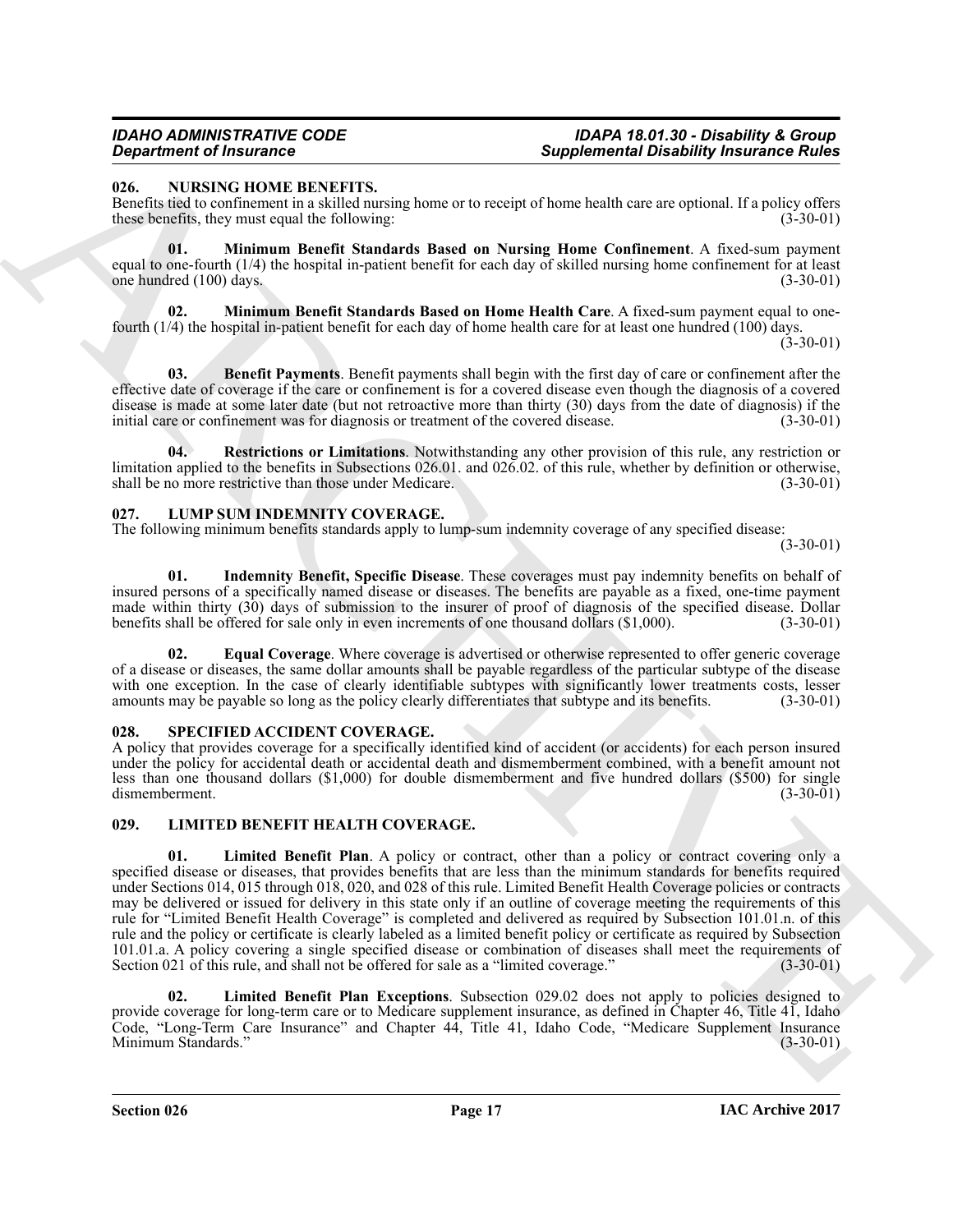### <span id="page-17-0"></span>**030. -- 100. (RESERVED)**

#### <span id="page-17-1"></span>**101. REQUIRED DISCLOSURE PROVISIONS.**

#### <span id="page-17-3"></span><span id="page-17-2"></span>**01. General Rules**. (3-30-01)

**a.** All applications for coverages specified in Sections 014 through 018, 020, 028, and 029 of this rule shall contain a prominent statement by type, stamp or other appropriate means in either contrasting color or in boldface type at least equal to the size type used for the headings or captions of sections of the application and in close conjunction with the applicant's signature block on the application as follows: "The (policy) (certificate) provides limited benefits. Review your (policy) (certificate) carefully." (3-30-01)

**b.** All applications for dental plans shall contain a prominent statement by type, stamp or other appropriate means in either contrasting color or in boldface type at least equal to the size type used for the headings or captions of sections of the application and in close conjunction with the applicant's signature block on the application as follows: "The (policy) (certificate) provides dental benefits only. Review your (policy) (certificate) carefully."  $(3-30-01)$ 

**c.** All applications for vision plans shall contain a prominent statement by type, stamp or other appropriate means in either contrasting color or in boldface type at least equal to the size type used for the headings or captions of sections of the application and in close conjunction with the applicant's signature block on the application as follows: "The (policy) (certificate) provides vision benefits only. Review your (policy) (certificate) carefully."

 $(3-30-01)$ 

**d.** Each policy of individual accident and sickness insurance and group supplemental health insurance shall include a renewal, continuation or nonrenewal provision. The language or specification of the provision shall be consistent with the type of contract to be issued. The provision shall be appropriately captioned, shall appear on the first page of the policy, and shall clearly state the duration, where limited, of renewability and the duration of the term<br>of coverage for which the policy is issued and for which it may be renewed. (3-30-01) of coverage for which the policy is issued and for which it may be renewed.

**Considered of Fracture C**<br> **Supplemental Distribution (Supplemental Distribution (Fig. 1991)<br>
10. <b>EVALUATION CONTRAPY (INTERNATION CONTRAPY (INTERNATION CONTRAPY (INTERNATION CONTRAPY (INTERNATION CONTRAPY (INTERNATION e.** Except for riders or endorsements by which the insurer effectuates a request made in writing by the policyholder or exercises a specifically reserved right under the policy, all riders or endorsements added to a policy after date of issue or at reinstatement or renewal that reduce or eliminate benefits or coverage in the policy shall require signed acceptance by the policyholder. After date of policy issue, any rider or endorsement that increases benefits or coverage with a concomitant increase in premium during the policy term must be agreed to in writing signed by the policyholder, except if the increased benefits or coverage is required by law. The signature requirements in this paragraph apply to group supplemental health insurance certificates only where the certificate holder also pays<br>the insurance premium. (3-30-01) the insurance premium.

**f.** Where a separate additional premium is charged for benefits provided in connection with riders or nents, the premium charge shall be set forth in the policy or certificate.  $(3-30-01)$ endorsements, the premium charge shall be set forth in the policy or certificate.

**g.** A policy or certificate that provides for the payment of benefits based on standards described as "usual and customary," "reasonable and customary," or words of similar import shall include a definition of the terms and an explanation of the terms in its accompanying outline of coverage. (3-30-01) and an explanation of the terms in its accompanying outline of coverage.

**h.** If a policy or certificate contains any limitations with respect to preexisting conditions, the limitations shall appear as a separate paragraph of the policy or certificate and be labeled as "Preexisting Condition Limitations." (3-30-01)

**i.** All accident-only policies and certificates shall contain a prominent statement on the first page of the policy or certificate, in either contrasting color or in boldface type at least equal to the size of type used for headings or captions of sections in the policy or certificate, a prominent statement as follows: "Notice to Buyer: This is an accident-only (policy) (certificate) and it does not pay benefits for loss from sickness. Review your (policy) (certificate) carefully." (3-30-01) (certificate) carefully.

**j.** Accident-only policies or certificates that provide coverage for hospital or medical care shall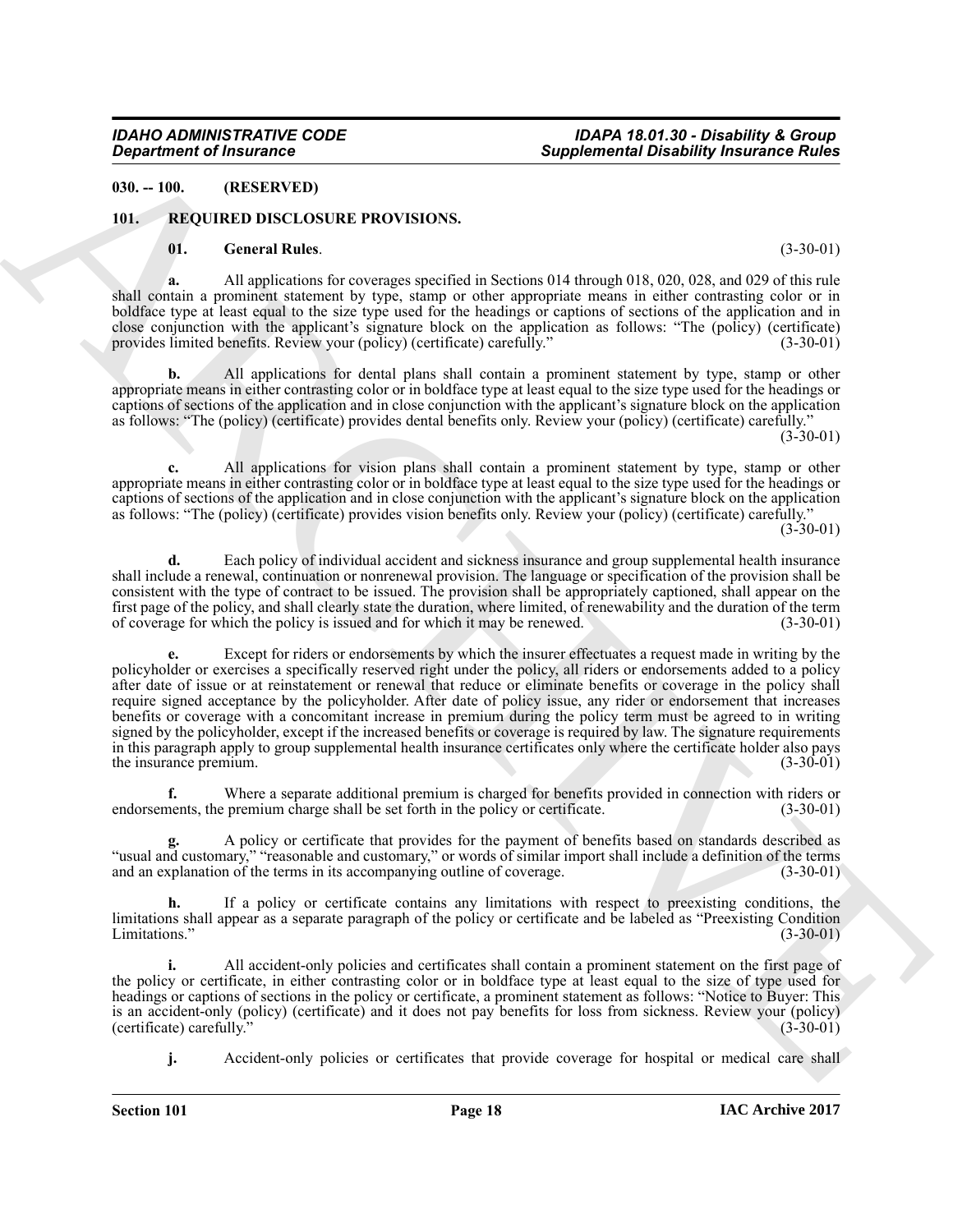contain the following statement in addition to the Notice to Buyer required by Subsection 101.01.i.: "This (policy) (certificate) provides limited benefits. Benefits provided are supplemental and are not intended to cover all medical  $\exp$ expenses." (3-30-01)

**k.** All policies and certificates, except single-premium nonrenewable policies and as otherwise provided in this paragraph, shall have a notice prominently printed on the first page of the policy or certificate or attached to it stating in substance that the policyholder or certificate holder shall have the right to return the policy or certificate within ten (10) days of its delivery and to have the premium refunded if, after examination of the policy or certificate, the policyholder or certificate holder is not satisfied for any reason. (3-30-01)

**l.** If age is to be used as a determining factor for reducing the maximum aggregate benefits made available in the policy or certificate as originally issued, that fact shall be prominently set forth in the outline of coverage. (3-30-01)

**m.** If a policy or certificate contains a conversion privilege, it shall comply, in substance, with the following: (3-30-01) following: (3-30-01)

i. The caption of the provision shall be "Conversion Privilege" or words of similar import. (3-30-01)

ii. The provision shall indicate the persons eligible for conversion, the circumstances applicable to the conversion privilege, including any limitations on the conversion, and the person by whom the conversion privilege may be exercised.

iii. The provision shall specify the benefits to be provided on conversion or may state that the converted coverage will be as provided on a policy form then being used by the insurer for that purpose. (3-30-01)

**Experimental Transmitters** in a following the state of the state of the state of the state of the state of the state of the state of the state of the state of the state of the state of the state of the state of the state **n.** Outlines of coverage delivered in connection with policies defined as "Hospital Confinement Indemnity Coverage" in Section 017, "Specified Disease Coverage" in Subsection 012.09, or "Limited Benefit Health Coverage" in Section 029 of this rule to persons eligible for Medicare by reason of age shall contain the information for hospital confinement indemnity providing limited benefits (supplemental benefits) and Accident-Only Coverage as set forth in the model outlines of coverage found on the Department of Insurance Internet web-site at www.doi.state.id.us, "Consumer Assistance" link. In addition, the following language shall be printed on or attached to the first page of the outline of coverage: "THIS IS NOT A MEDICARE SUPPLEMENT POLICY. If you are eligible for Medicare, review the 'Guide to Health Insurance for People With Medicare' available from the company." (3-30-01)  $\text{company.}$ " (3-30-01)

i. An insurer shall also deliver to persons eligible for Medicare any notice required under IDAPA 18.01.54, Section 019, "Rule to Implement the NAIC Medicare Supplement Insurance Minimum Standards Model Act." (3-30-01)

**o.** All specified disease policies and certificates shall contain on the first page or attached to it in either contrasting color or in boldface type at least equal to the size type used for headings or captions of sections in the policy or certificate a prominent statement as follows: "Notice to Buyer: This is a specified disease (policy) (certificate). This (policy) (certificate) provides limited benefits. Benefits provided are supplemental and are not intended to cover all medical expenses. Read your (policy) (certificate) carefully with the outline of coverage."

 $(3-30-01)$ 

**p.** All hospital confinement indemnity policies and certificates shall display prominently by type, stamp, or other appropriate means on the first page of the policy or certificate, or attached to it, in either contrasting color or in boldface type at least equal to the size type used for headings or captions of sections in the policy or certificate the following: "Notice to Buyer: This is a hospital confinement indemnity (policy) (certificate). This (policy) (certificate) provides limited benefits. Benefits provided are supplemental and are not intended to cover all medical expenses.'

**q.** All limited benefit health policies and certificates shall display prominently by type, stamp or other appropriate means on the first page of the policy or certificate, or attached to it, in either contrasting color or in boldface type at least equal to the size type used for headings or captions of sections in the policy or certificate the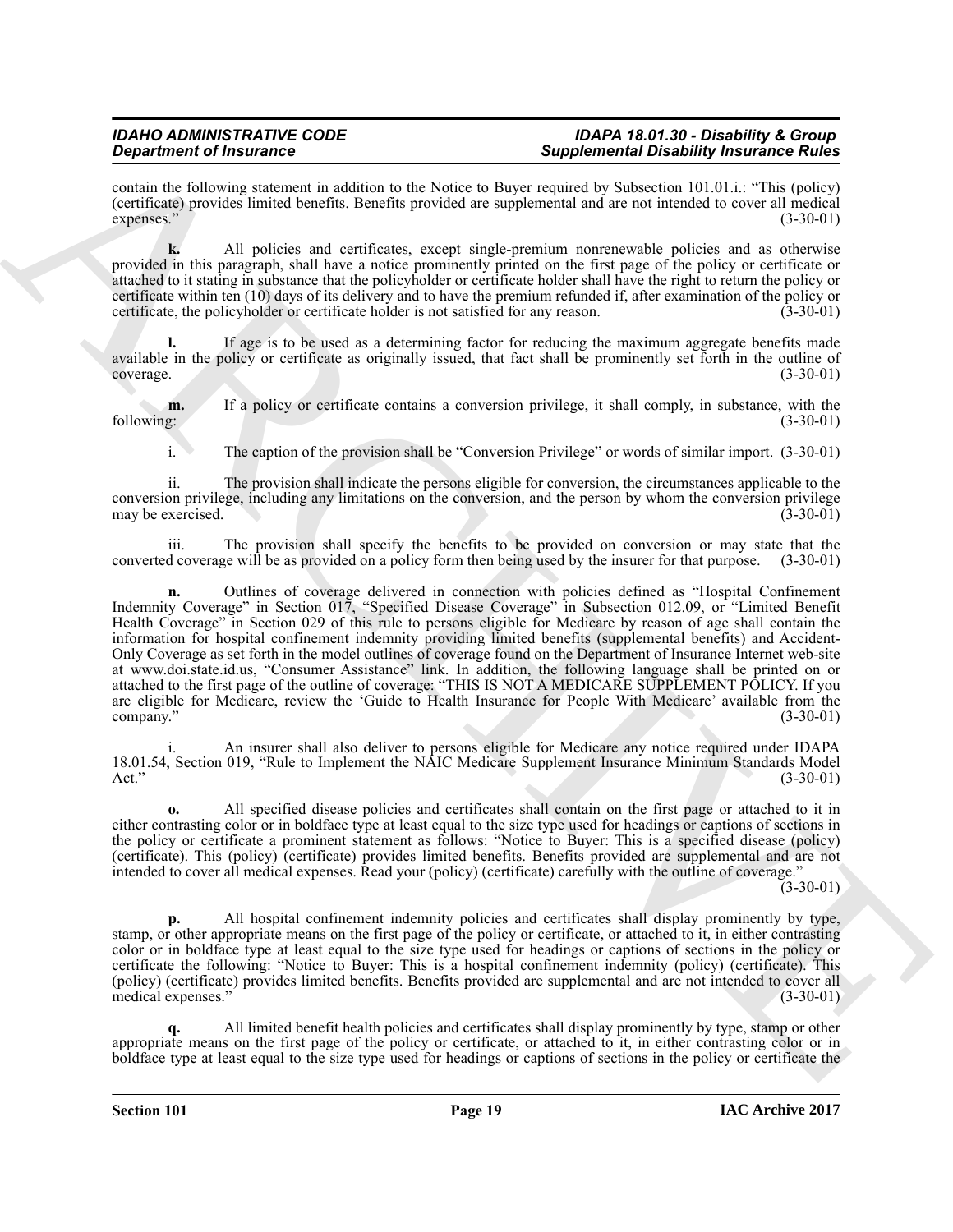following: "Notice to Buyer: This is a limited benefit health (policy) (certificate). This (policy) (certificate) provides limited benefits. Benefits provided are supplemental and are not intended to cover all medical expenses." (3-30-01)

**r.** All basic hospital expense policies and certificates shall display prominently by type, stamp or other appropriate means on the first page of the policy or certificate, or attached to it, in either contrasting color or in boldface type at least equal to the size type used for headings or captions of sections in the policy or certificate the following: "Notice to Buyer: This is a basic hospital expense (policy) (certificate). This (policy) (certificate) provides limited benefits and should not be considered a substitute for comprehensive health insurance coverage." (3-30-01)

**s.** All basic medical-surgical expense policies and certificates shall display prominently by type, stamp, or other appropriate means on the first page of the policy or certificate, or attached to it, in either contrasting color or in boldface type at least equal to the size type used for headings or captions of sections in the policy or certificate the following: "Notice to Buyer: This is a basic medical-surgical expense (policy) (certificate). This (policy) (certificate) provides limited benefits and should not be considered a substitute for comprehensive health insurance coverage." (3-30-01)

**t.** All basic hospital/medical-surgical expense policies and certificates shall display prominently by type, stamp or other appropriate means on the first page of the policy or certificate, or attached to it, in either contrasting color or in boldface type at least equal to the size type used for headings or captions of sections in the policy or certificate the following: "Notice to Buyer: This is a basic hospital/medical-surgical expense (policy) (certificate). This (policy) (certificate) provides limited benefits and should not be considered a substitute for comprehensive health insurance coverage."

**u.** All dental plan policies and certificates shall display prominently by type, stamp or other appropriate means on the first page of the policy or certificate, or attached to it, in either contrasting color or in boldface type at least equal to the size type used for headings or captions of sections in the policy or certificate the following: "Notice to Buyer: This (policy) (certificate) provides dental benefits only." (3-30-01) following: "Notice to Buyer: This (policy) (certificate) provides dental benefits only."

**v.** All vision plan policies and certificates shall display prominently by type, stamp or other appropriate means on the first page of the policy or certificate, or attached to it, in either contrasting color or in boldface type at least equal to the size type used for headings or captions of sections in the policy or certificate the following: "Notice to Buyer: This (policy) (certificate) provides vision benefits only." (3-30-01) following: "Notice to Buyer: This (policy) (certificate) provides vision benefits only."

<span id="page-19-0"></span>**02. Outline of Coverage Requirements**. Outlines of coverage required under this rule will conform to the model outlines of coverage as set forth at the Idaho Department of Insurance web-site, www.doi.state.id.us, under<br>(3-30-01)<br>(3-30-01) the consumer assistance link.

**a.** An insurer shall deliver an outline of coverage to an applicant or enrollee in the sale of individual accident and sickness insurance, group supplemental health insurance, dental plans and vision plans as required by<br>Section 41-4205. Idaho Code, that conforms to Subsection 013.03 of this rule. (3-30-01) Section 41-4205, Idaho Code, that conforms to Subsection 013.03 of this rule.

**b.** If an outline of coverage was delivered at the time of application or enrollment and the policy or certificate is issued on a basis which would require revision of the outline, a substitute outline of coverage properly describing the policy or certificate must accompany the policy or certificate when it is delivered and contain the following statement in no less than twelve (12) point type, immediately above the company name: "NOTICE: Read this outline of coverage carefully. It is not identical to the outline of coverage provided upon (application)<br>(enrollment) and the coverage originally applied for has not been issued."<br>(3-30-01) (enrollment), and the coverage originally applied for has not been issued."

*Gradrich of Human Characteristics and securities and securities and securities and securities and securities and securities and securities and securities and securities and securities are considered as the securities an* **c.** The appropriate outline of coverage for policies or contracts providing hospital coverage that only meet the standards of Section 014 shall be that statement contained in the model outline of coverage for Basic Hospital Expense Coverage, as set forth at the Department of Insurance Internet website, www.doi.state.id.us. The appropriate outline of coverage for policies providing coverage that meets the standards of both Sections 014 and 015, shall be the statement contained in the model outline-of coverage for Basic Hospital/Medical-Surgical Expense Coverage, as set forth at the Department web-site. The appropriate outline of coverage for policies providing coverage that meets the standards of both Sections 014 and 017, or Sections 016 and 017, or Sections 014, 015, and 017 shall be the statement contained in the model outline of coverage for Individual Major Medical Expense Coverage as set forth at the Department web-site. (3-30-01)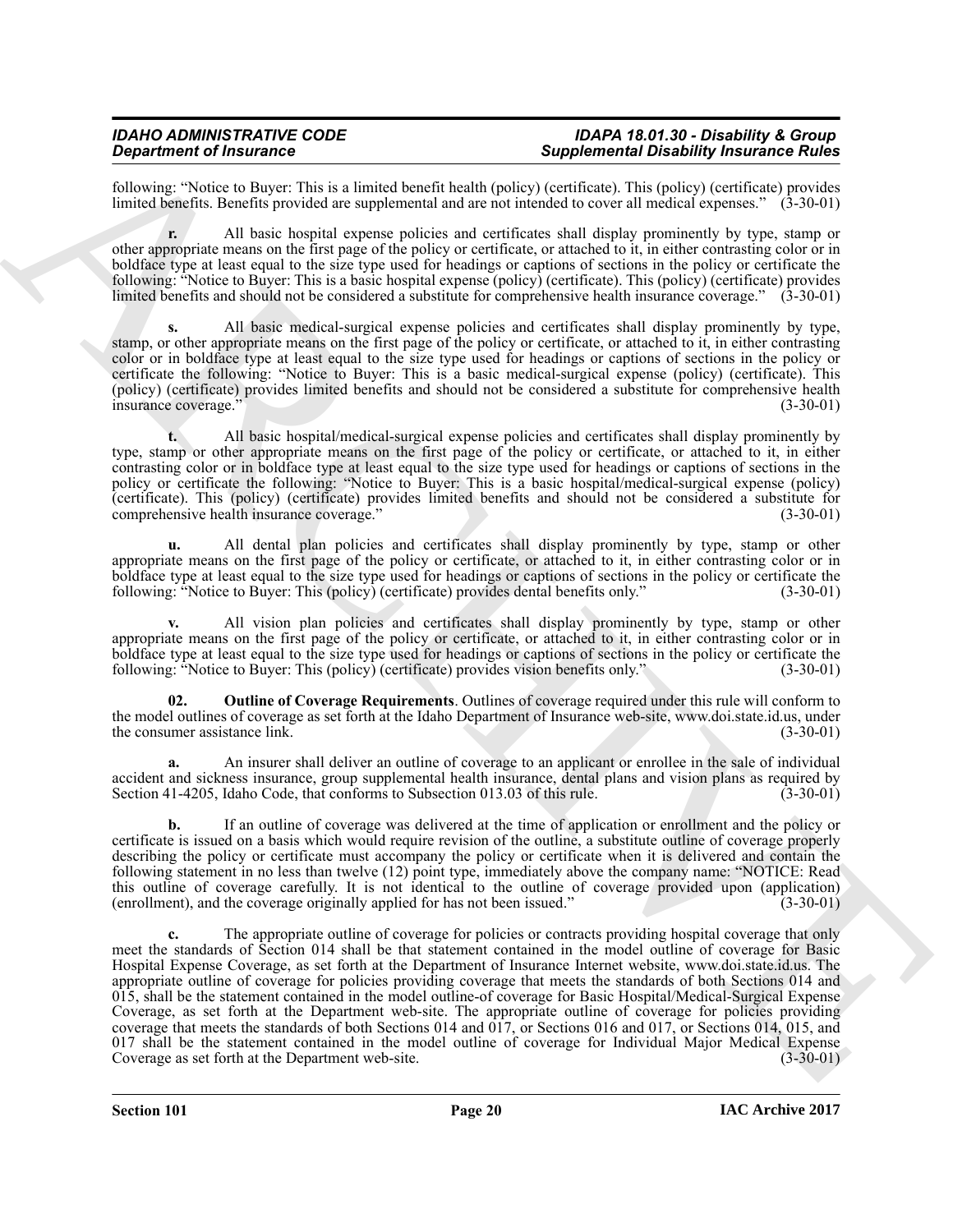**d.** In any case where the prescribed outline of coverage is inappropriate for the coverage provided by the policy or certificate, an alternate outline of coverage shall be submitted to the Director for prior written approval.  $(3-30-01)$ 

#### <span id="page-20-0"></span>**102. -- 200. (RESERVED)**

#### <span id="page-20-3"></span><span id="page-20-1"></span>**201. REQUIREMENTS FOR REPLACEMENT OF INDIVIDUAL ACCIDENT AND SICKNESS INSURANCE.**

<span id="page-20-5"></span><span id="page-20-4"></span>**01. Application Form**. An application form shall include a question designed to elicit information as to whether the insurance to be issued is intended to replace any other accident and sickness insurance presently in force. A supplementary application or other form to be signed by the applicant containing the question may be used.

 $(3-30-01)$ 

**Supplement of Instances**<br> **Supplement Original Distribution of Supplement Distribution of Supplement Distribution of The Supplement Original State<br>
<b>ARCHIVEN STRAIN CONTINUES AND INSTANCES INTO A CONTINUES AND INSTANCES 02. Required Notice**. Upon determining that a sale will involve replacement, an insurer, or its agent shall furnish the applicant, prior to issuance or delivery of the policy, the "Notice To Applicant Regarding Replacement Of Accident And Sickness Insurance," taking into consideration the requirement for direct response or other than direct response. A direct response insurer shall deliver to the applicant upon issuance of the policy, the notice described in Section 201. (3-30-01)

<span id="page-20-2"></span>**202. -- 999. (RESERVED)**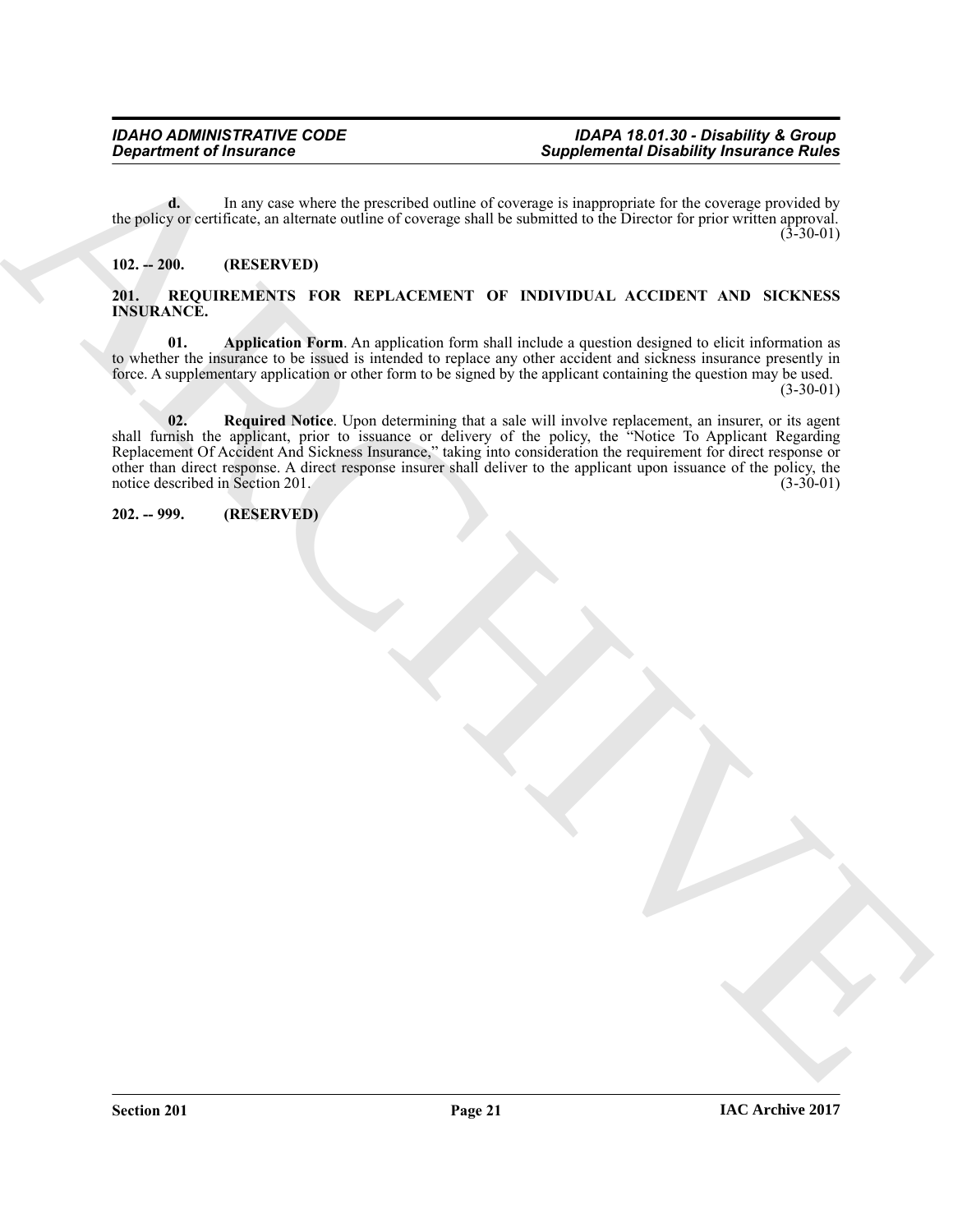## *Subject Index*

#### **A**

Accident & Sickness Minimum Standards For Benefits 8 Accident Only Coverage, Accident & Sickness Minimum Standards for Benefits 12

#### **B**

Basic Hospital Expense Coverage 10 Combined Deductible 10 Daily Hospital Room & Board 10 Hospital Outpatient Services 10 Miscellaneous Services 10 Basic Hospital/Medical-Surgical Expense Coverage, Accident & Sickness Minimum Standards for Benefits 11 Basic Medical-Surgical Expense Coverage 10 Anesthesia Services 10 In-Hospital Medical Services 10 Surgical Services 10

### **C**

[A](#page-11-3) consider a boundary of the consider a consider a consider a consider a consider a consider a consider a consider a consider a consider a consider a consider a consider a consider a consider a consider a consider a consi Cancer-Only Or Combination Policies 15 Ambulance Services 15 Blood Transfusions 15 Emergency Transportation to Referral Treatment Facility 15 Home Health Care 16 Home Health Care & Treatment 15 Hospital 15 Medical Equipment 15 Non-Custodial Services 16 Prescription Medicines 15 Private Duty Nurse 15 Prosthetic Devices 16 Qualified Physician or Surgeon 15 Reconstructive Surgery 16 Special Equipment 16 Therapy 16 X-Ray & Therapy Procedures 15

#### **D**

Definitions, IDAPA 18.01.30, Disability & Group Supplemental Disability Insurance Minimum Standards 3 Accident 3 Convalescent Nursing Home 3 Hospital 4 Medicare 4 Mental or Nervous Disorders 4 Nurse 4

One Period of Confinement 4 Partial Disability 4 Physician 4 Preexisting Condition 5 Residual Disability 5 Sickness or Illness 5 Total Disability 5 Disability Income Protection Coverage 12 Elimination Period 12 One Elimination Period 12 Payable Time Period During Disability 12 Periodic Payments 12

### **G**

General Rules 8 Accident Only Policy 9 Accidental Death & Dismemberment 9 Accidental Death & Dismemberment Coverage 9 Age & Durational Requirements 8 Continuous Loss 9 Convalescent or Extended Care Benefits 9 Coverage of Dependents 9 Expenses of Live Donor 9 Fractures or Dislocations 9 Military Service Limitations 9 Pregnancy Benefit Extension 9 Recurrent Disabilities 9 Specific Dismemberment Benefits 9 Termination of Coverage of Spouse Limitations 8

### **H**

Hospice Care 14 Hospice Care 14 Non-Terminally Ill Patients 14 Optional Benefit 14 Hospital Confinement Indemnity Coverage 11 Hospital Confinement Indemnity Coverage 11 No Coordination of Benefits 11 Preexisting Condition Limitation 11

### **I**

Individual Major Medical Expense Coverage 11 Additional Benefits 11 Benefit Requirements 12 Deductible Application 12 Major Medical Expense

Coverage 11

#### **L**

Limited Benefit Health Coverage 17 Limited Benefit Plan 17 Limited Benefit Plan Exceptions 17 Lump Sum Indemnity Coverage 17 Equal Coverage 17 Indemnity Benefit, Specific Disease 17

### **N**

Non-Cancer Coverages 14 Benefit Limits for Specifically Named Disease 15 Minimum Benefit Standards for Non-Cancer Coverages 14 Nursing Home Benefits 17 Benefit Payments 17 Minimum Benefit Standards Based on Home Health Care 17 Minimum Benefit Standards Based on Nursing Home Confinement 17 Restrictions or Limitations 17

**O**

Outline 20

### **P**

Per Diem Cancer Coverages 16 Minimum Benefit Payment Based on Administration of Plasma or Blood Donor 16 Minimum Benefit Payment Based on Hospital Confinement 16 Minimum Benefit Payment Based on Out-Patient Services 16 Prohibited Policy Provisions 6 Additional Coverage as Dividend 6 Authority of Director to Disapprove 8 Exclusions 7 Federally Operated Hospital 7 Probationary or Waiting Period 6 Return of Premium or Cash Value Benefit 6

### **R**

Required Disclosure Provisions 18 General Rules 18 Outline of Coverage Requirements 20 Requirements for Replacement of Individual Accident & Sickness Insurance 21 Application Form 21